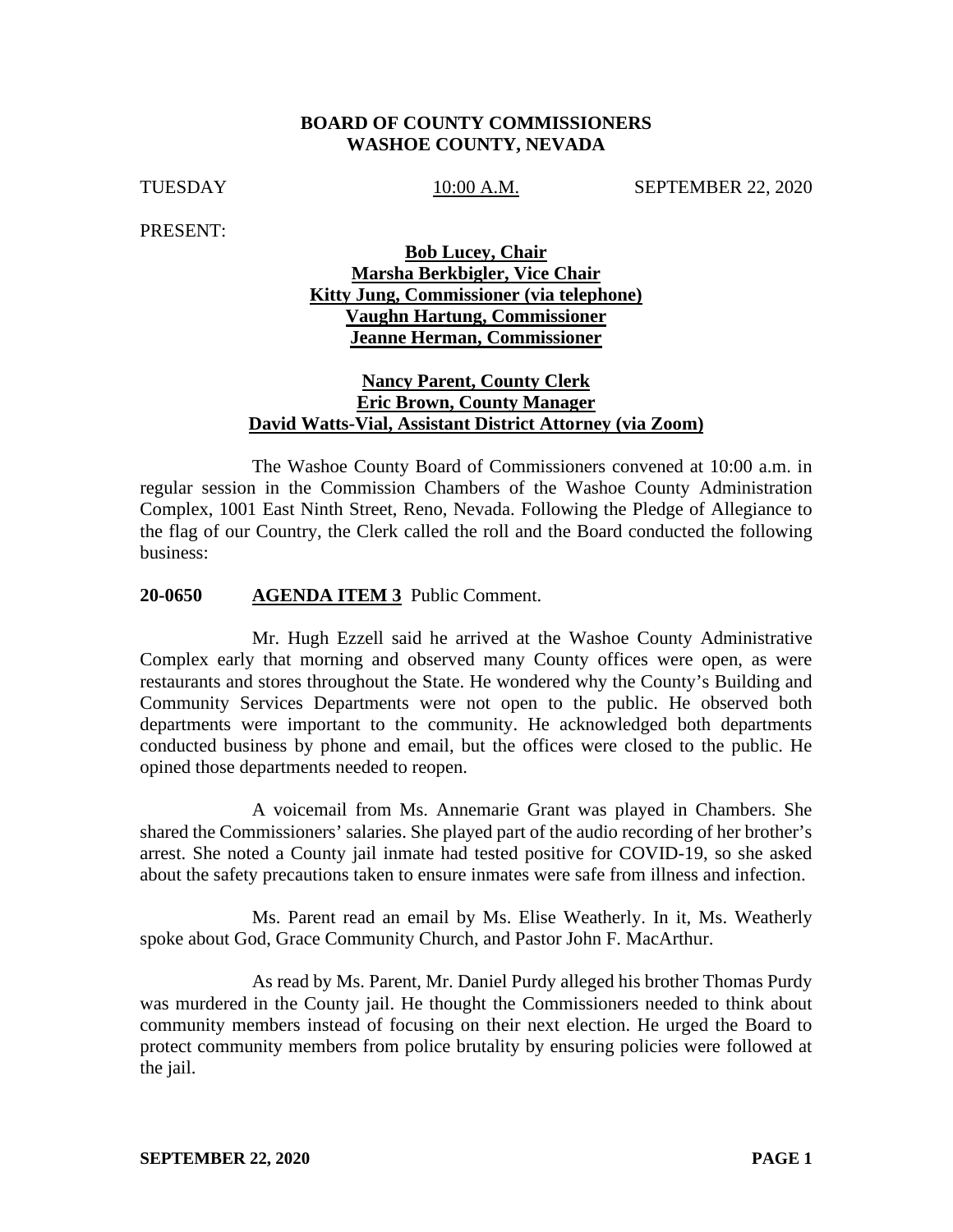## **20-0651 AGENDA ITEM 4** Announcements/Reports.

County Manager Eric Brown pointed out it was National Voter Registration Day. He urged residents to ensure they were registered to vote in Washoe County, noting that October 6 was the last day to register by mail, at the Department of Motor Vehicles (DMV), or through other outside agencies. He said residents would require a valid Nevada driver's license or identification card to register, and he mentioned the DMV had added Saturday hours for new residents, during which they could get their identification card and register to vote.

Mr. Brown said staff would provide an update about the County's Coronavirus Aid, Relief, and Economic Security funds during the next Board meeting. He stated the County was reimbursed by the State for some early expenses made by the Regional COVID-19 Incident Management Team. Reimbursement requests for approximately \$4 million had been submitted to the Federal Emergency Management Agency (FEMA) as well, but those expenses had not been reimbursed yet. He indicated the County was in good condition, but no new initiatives would be undertaken until the FEMA reimbursement situation became clearer.

Vice Chair Berkbigler mentioned the passing of Supreme Court Justice Ruth Bader Ginsburg. She said Justice Bader Ginsburg was an excellent Supreme Court Justice who had performed valuable work for women's rights during her many years of service. Vice Chair Berkbigler expressed condolences and support for Justice Bader Ginsburg's family.

Commissioner Hartung said he received a constituent note about garbage along eastbound Interstate 80 (I80) from Vista Boulevard through Wadsworth. He said he would contact the Regional Transportation Commission about the issue. He inquired about working with the Nevada Department of Transportation (NDOT) on the issue because I80 was their right of way.

Commissioner Hartung stated a constituent who owned a 24-acre parcel in Spanish Springs contacted him about a property subdivision issue. The constituent wanted to subdivide the parcel into two 12-acre parcels, but the Spanish Springs Area Plant appeared to prohibit the subdivision. He wondered about that restriction because he had been told by staff a 40-acre parcel could be subdivided into four 10-acre parcels. He requested a future agenda item about this issue.

Commissioner Hartung mentioned he received complaints from constituents about speeding in the area near Goldeneye Parkway. He acknowledged speeding was prominent throughout Spanish Springs and in other areas, but he wished to make staff aware of those complaints. He said the constituents who submitted the complaints had requested a four-way stop. He knew there was a process for approving a four-way stop and he thought a staff presentation about those requirements would be beneficial.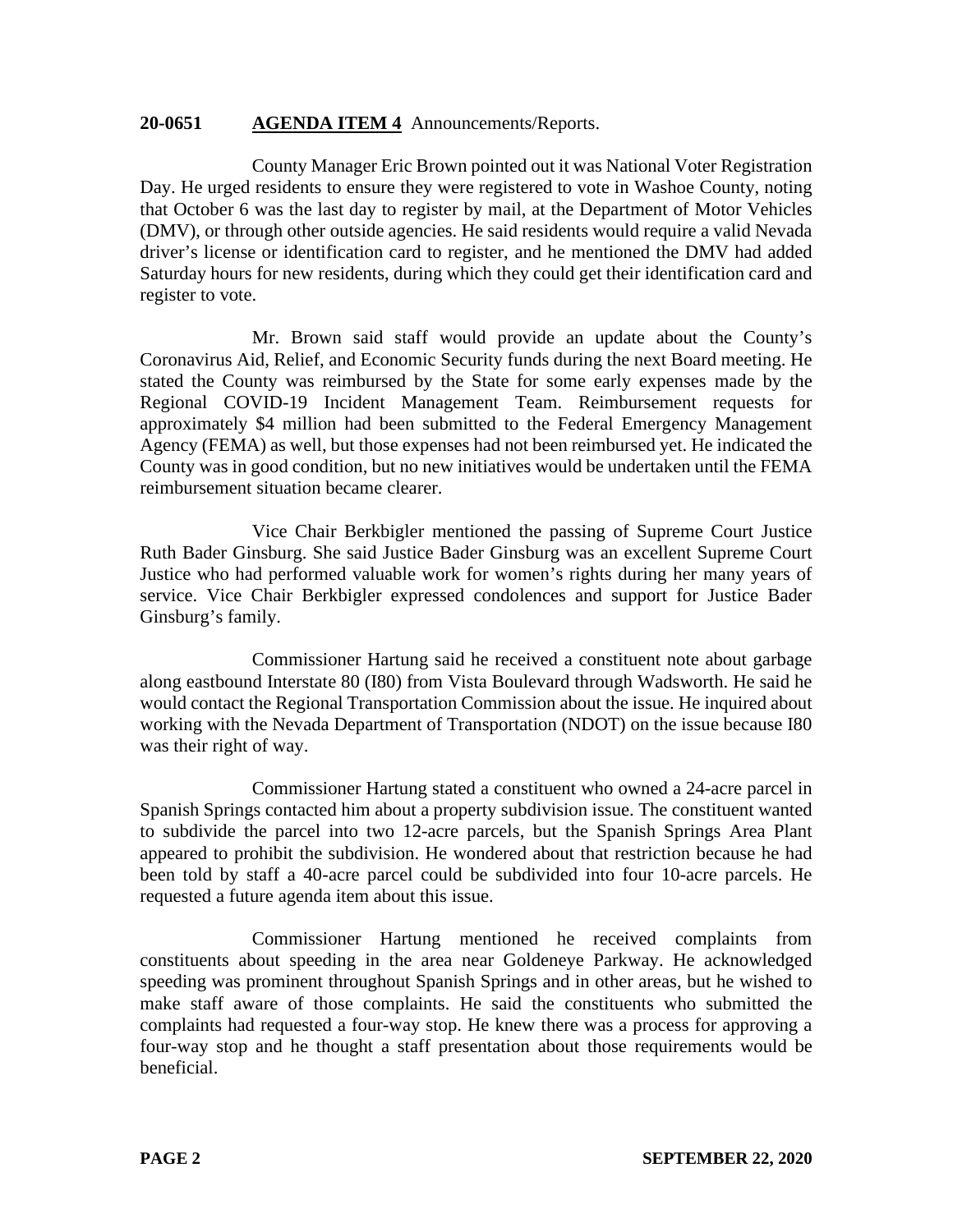Chair Lucey referred to the public comment made by Mr. Hugh Ezzell and asserted the community needed some clarity regarding COVID-19 (C19) closures. He noted the C19 Task Force, Governor Steve Sisolak, and the Local Empowerment Advisory Panel provided directives, but the municipalities had to interpret those directives to determine which services could be opened and which would remain closed. He stated he discussed regulations with the Washoe County School District (WCSD) Superintendent, noting there had been few in-person school days since the beginning of the school year because of various safety considerations for children. The initial concerns about C19 safety measures were compounded by poor air quality from surrounding fires. The WCSD also had to consider the limitations of older schools to filter air and provide sufficient space for social distancing. The issues faced by the WCSD demonstrated the need for a clearer understanding of the necessary precautions going forward. He thought there were approximately 30 directives in place, so local business owners and the general public experienced confusion and frustration. He reiterated the need for a clear plan to move forward. People needed to return to jobs, so reopening efforts needed to advance.

Chair Lucey noted he and Commissioner Hartung sat on the Regional Transportation Commission Board and they had discussed safety on Mount Rose Highway. He mentioned there was another accident the prior evening on Mount Rose Highway at Callahan Road. He and Commissioner Hartung had asked NDOT to provide solutions multiple times. He said NDOT indicated studies would be conducted, but he no longer wanted to wait; he wanted staff from the Community Services Department (CSD) to become involved in finding solutions. He asserted too many lives had been lost on roads like Mount Rose Highway and Pyramid Highway. He said the County relied on the State and NDOT to take action, but the issues were continually deferred, so he thought it was time for the County to intervene. He inquired about the requirements for the installation of intersections and said he would seek federal money if necessary. He noted there were many State and federal roads within the County that were not regularly maintained. He asked staff to examine how the County might acquire those roads.

Chair Lucey said he was contacted by body art professionals about regulations for piercings. Most body art professionals performed tattoos, but there were questions about nose and lip piercing services. He believed Directive 24 indicated procedures on nostrils could be performed if certain protocols were observed. He said Director of the Department of Business and Industry Terry Reynolds indicated the County needed Washoe County District Health Officer Kevin Dick to approve a standard operating procedure (SOP) for the body art industry outlining piercing protocols. Chair Lucey said he had an SOP for Mr. Dick to review so body art professionals could start offering that service.

Chair Lucey said he and Vice Chair Berkbigler were contacted by a resident who lived near Nick Poulakidas Elementary School regarding a target shooting incident that occurred several weeks prior. Some individuals had been shooting at the end of Western Skies Drive on what they thought was public land, and stray bullets went through homes located in Damonte Ranch. The Reno Police Department was called, a case was started, and they spoke with those individuals. Chair Lucey noted the issue was similar to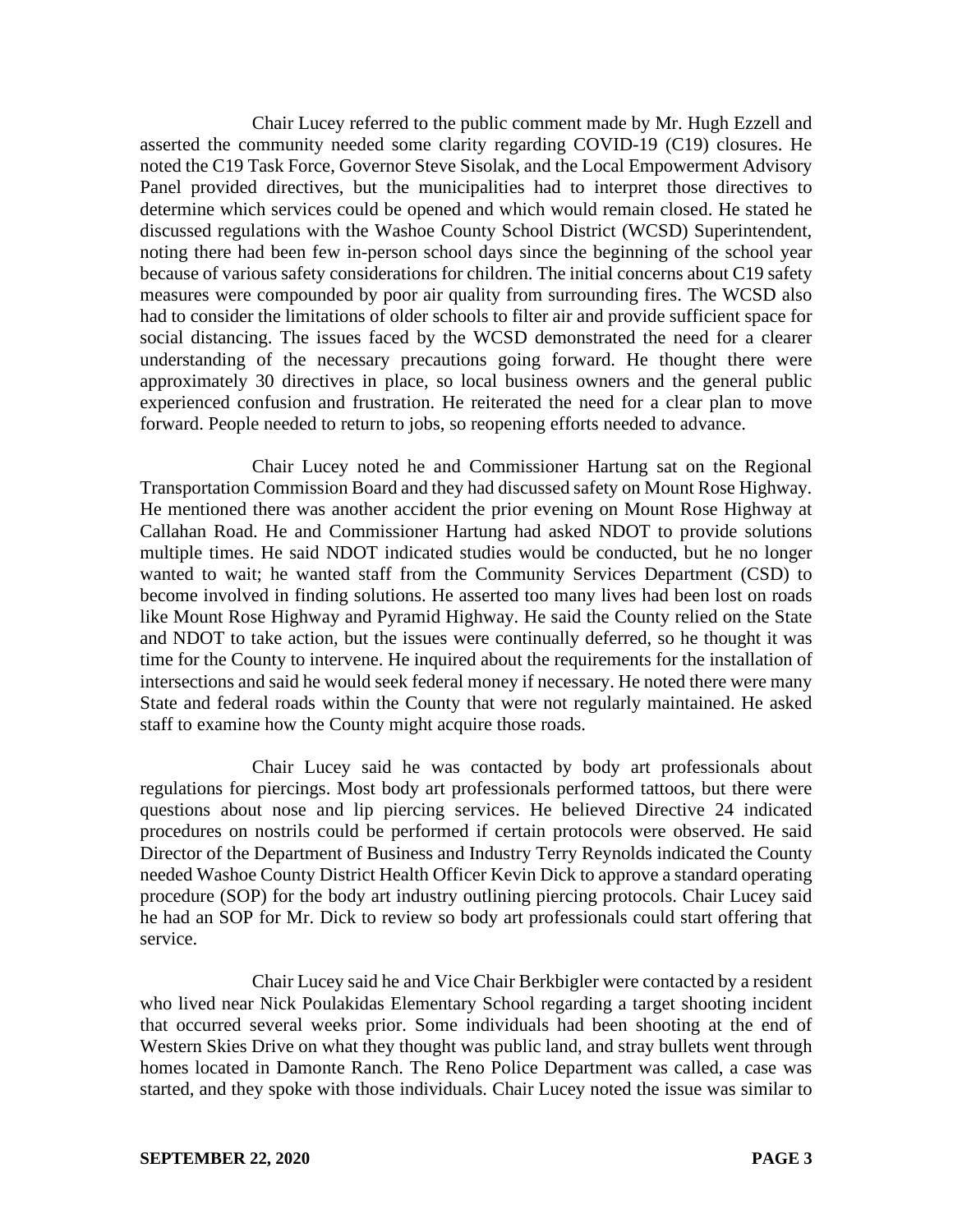prior shooting incidents which occurred near hiking trails on Peavine Peak. He wanted the Sheriff's Office to become involved in determining whether congested areas were enforced and evaluating where signs were needed. He expressed dismay about the incident because bullets went through homes and it happened so close to a school. He asked for a discussion with CSD staff about signage to identify congested areas.

Chair Lucey reported the Reno-Sparks Convention & Visitors Authority Board spent approximately seven hours the prior day interviewing candidates for the Chief Executive Officer position. He said the Board interviewed three candidates and it had been a difficult decision. Mr. Charles Harris was selected as the top candidate and negotiations for his contract were underway. He hoped Manager Brown would have an opportunity to meet with Mr. Harris in the near future. He noted homelessness was a big topic of discussion during the interviews.

In reference to the SOP for body art professionals, Commissioner Jung said that industry had extensive experience dealing with blood-borne illness, so she figured they would reopen before hair salons. She noted body art professionals learned about bloodborne illness because of the acquired immunodeficiency syndrome epidemic; they had safety measures in place. She offered assistance with the SOP discussion if necessary.

Commissioner Hartung reminded the Board that he wrote about the body art industry the prior March. He stated body art professionals operated their businesses with the assumption that every patron had blood-borne pathogens. In his white paper, he used methodologies and protocols which were acceptable for medical offices. He offered to share the information with the Board and Mr. Brown. He agreed it made no sense to allow tattoos but not piercings since both dealt with blood.

Commissioner Hartung expressed consternation because NDOT increased the speed limit on Pyramid Highway from 45 miles per hour to 55 without informing the County's engineering staff. He acknowledged people driving through Spanish Springs preferred the higher speeds. He also mentioned the acceleration lane on Pyramid Highway from Sha Neva Road through Calle De La Plata needed to be extended to Egyptian Drive because of the large amount of truck traffic. He asserted being proactive was better than being reactive.

Chair Lucey agreed with Commissioner Hartung and asked staff to prepare a presentation about State roads within the County which had been identified as needing repairs, acquisition, or safety measures. He said both he and Commissioner Hartung had made requests during RTC Board meetings, but he thought it was time for the County to address serious road issues collectively.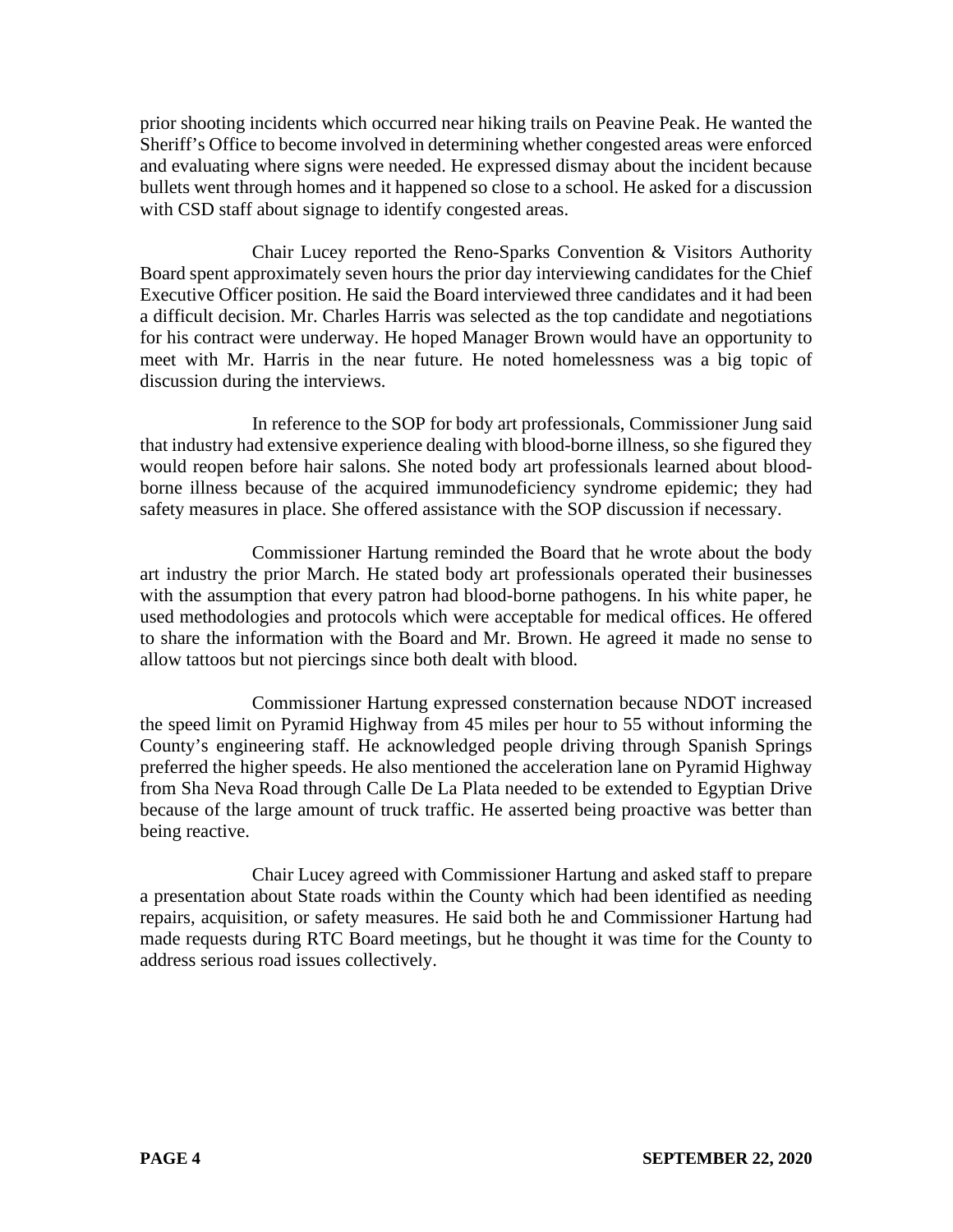**20-0652 AGENDA ITEM 5** Recommendation to accept a budget presentation by Holly Gatzke of the University of Nevada, Cooperative Extension, and approval and adoption pursuant to NRS 549.020 of the FY20 budget in the amount of \$1,389,960 and the FY21 budget in the amount of \$1,730,671 plus an additional \$ 268,092 for addressing building costs and COVID19 programming for a total FY 21 budget of \$1,998,763 for continued educational, research, outreach and service programs pertaining to agriculture, community development, health and nutrition, horticulture, personal and family development, and natural resources in the rural and urban communities in the State of Nevada. Manager's Office. (All Commission Districts.)

Using the Zoom app, Holly Gatzke, Northern Area Director for the Washoe County University of Nevada Cooperative Extension (UNCE), said budget documentation had been submitted but not presented to the Board. She referred to the budget memorandum section B, which outlined the fiscal year (FY) 2020 budget for Board approval. She reviewed budgeted items and amounts.

Commissioner Jung stated the budget included a contingency of approximately \$1.5 million. Ms. Gatzke confirmed that was correct, and she would explain how that worked. Commissioner Jung asked whether the contingency budget was like the ending fund balance. Ms. Gatzke replied that it was, but it depended on the time of year. Commissioner Jung wanted to know what funds remained when UNCE closed their books at the end of the year. Ms. Gatzke said it was close to the contingency budget, but a carryover amount was reserved.

Commissioner Jung asked how much was carried over at the end of each year. Ms. Gatzke referred to part C of the FY 2021 memorandum which outlined the contingency fund allocations. She stated UNCE proposed a minimum contingency balance of \$1.133 million, which was equal to 75 percent of personnel costs. The carryover would allow UNCE to pay salaries in the event of an economic crash. She hoped the carryover would also sustain programming through an economic downturn because extension programs became more important during challenging times.

Ms. Gatzke explained the amount allocated to risk account backup covered anticipated grant funding. She said UNCE had a significant number of grant projects, but sometimes grant funds were not received quickly enough to start the programming. Money was borrowed from the risk account and repaid when grant funds were received. She noted a portion of the contingency fund was budgeted for renovations and repairs. The UNCE office had some minor renovations to increase capacity for staff, expanded programming due to COVID-19 (C19), and grant-funded programs. She said the addition of an outdoor facility had been discussed for 4-H and master gardener programming. The structure would be simple since all that was needed was some storage space and protection from the weather for outdoor activities.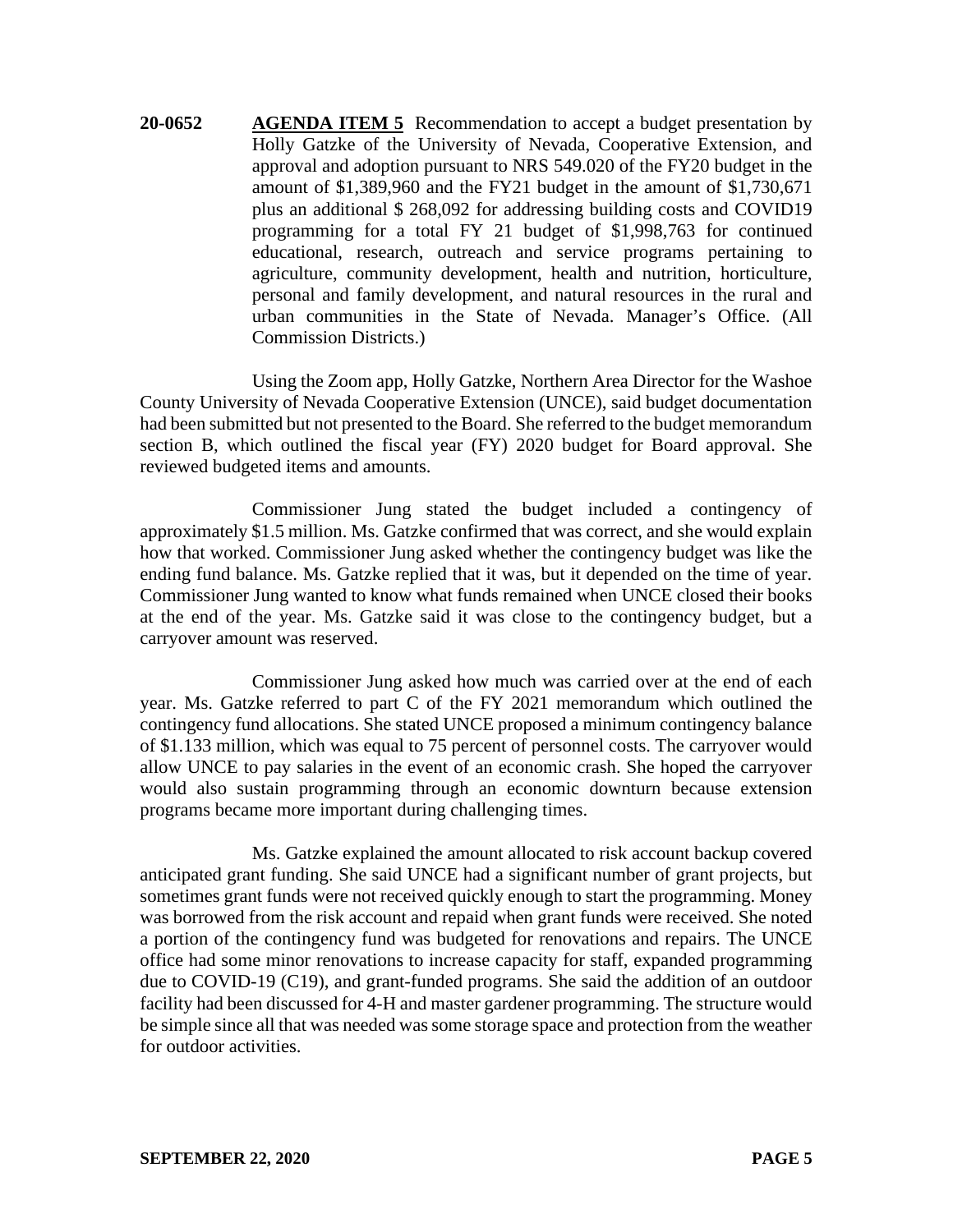Ms. Gatzke stated the budgeted carryover amounts for personnel and operating costs would cover temporary staff. She said some underserved communities faced additional stresses due to C19, so UNCE proposed hiring additional staff for FY 2021 to address the extra needs of those communities. She noted the contingency fund had increased during the last couple of years because property tax had increased. She thought the additional carryover and increased pressures from C19 made some UNCE programming more important for underserved communities.

Commissioner Jung asked whether Ms. Gatzke could provide UNCE's revenue sources by percentage. Ms. Gatzke referred to the first page of the FY 2021 Extension budget memorandum which provided the revenue amounts by source. She said she did not have the percentages.

Commissioner Jung asked whether Ms. Gatzke reported to a board or a supervisor. Ms. Gatzke said she reported to UNCE Director Dr. Ivory W. Lyles, but UNCE had a strong partnership with Washoe County because the County provided a significant portion of their funding. She said a discussion about creating an advisory board had taken place when she last presented to the Board. Those plans were delayed due to C19 and the focus became establishing programming where it was most needed, but the advisory board was still part of her plans. She concluded by summarizing the projected budget for FY 2021.

Chair Lucey restated the UNCE budget for FY 2020 had not been approved by the Board because of C19, but Ms. Gatzke sought approval for the FY 2021 budget. He asked whether UNCE was mandated to have a percentage of their budget as in-fund balance. He understood her recommendation was to keep \$1.133 million as the minimum contingency. Ms. Gatzke replied that was correct. She believed the contingency fund minimum required by the State was approximately 9.8 percent. She said UNCE respected contingency requirements for each county. She recommended \$1.133 million because UNCE was so salary heavy; the contingency fund would need to cover salaries should the income tax base drop dramatically.

Chair Lucey said Commissioner Jung asked about UNCE's revenue by percentage. He calculated the percentages based on the figures submitted by Ms. Gatzke, noting the revenue contributions were 46 percent from the County, 13 percent from federal and State funds, and 39 percent from Sponsored Projects. He asked for an explanation of Sponsored Projects. Ms. Gatzke responded Sponsored Projects was the University of Nevada, Reno (UNR) department that handled grants and gifts, so that revenue category encompassed any money from outside agencies. Most of those funds were from grants and were earmarked for specific programs, such as the SNAP-Ed program which provided education about eating and living healthy. She said she had been working on increasing grant funding because federal and State funding had decreased while salary and operation expenses had increased steadily. She remarked Sponsored Project revenue varied significantly.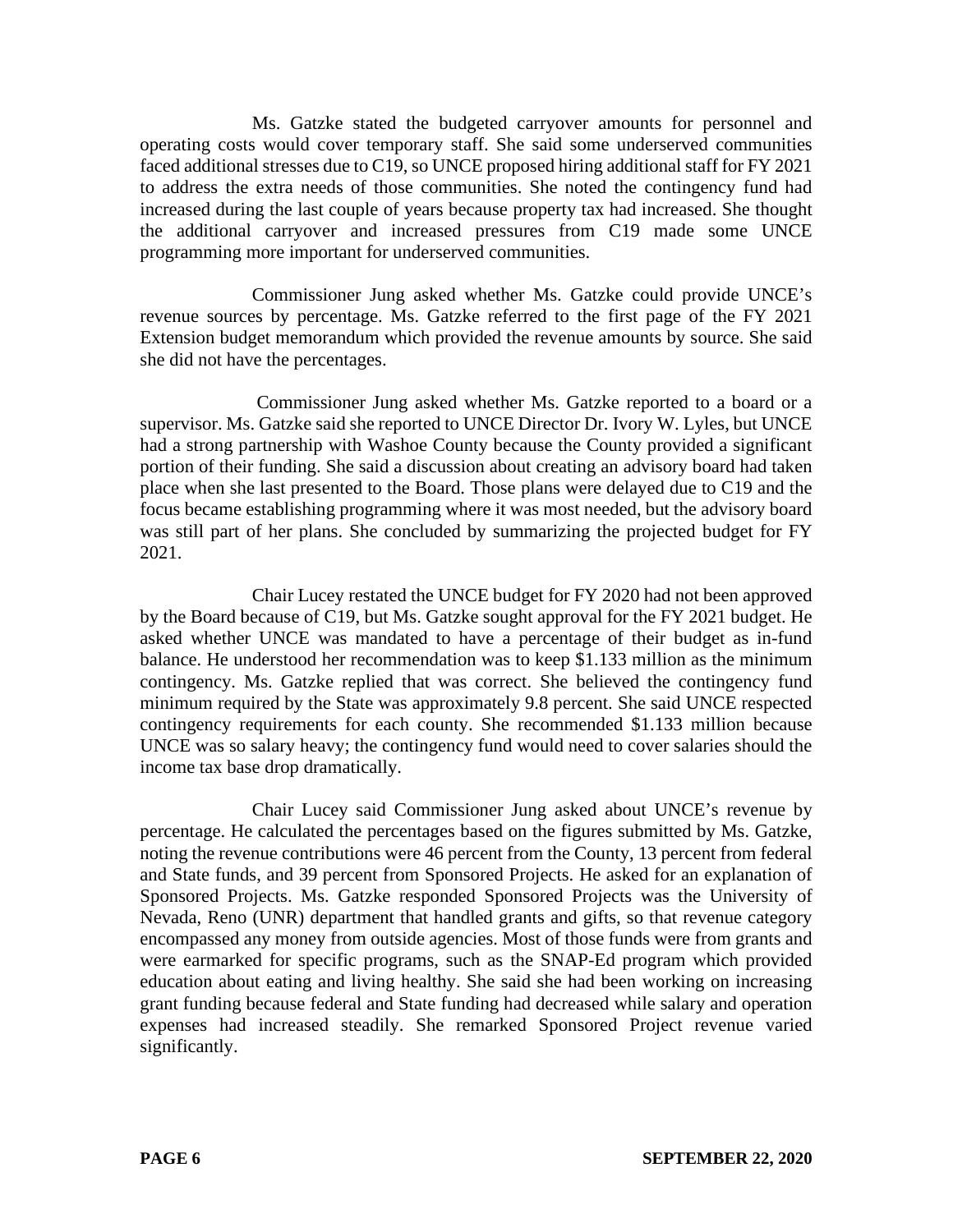Commissioner Jung asked who employed and paid UNCE staff. Ms. Gatzke replied UNR. Commissioner Jung stated UNCE staff was employed by the Nevada System of Higher Education (NSHE). Ms. Gatzke said that was correct, but UNCE had a separate line item so they were not paid through general UNR funds.

Commissioner Jung asked why UNCE did not report to the NSHE Board of Regents since they were paid through the NSHE. She thought UNCE needed to report to an elected body because they were funded by tax dollars. She understood the need for a contingency budget but expressed concern about resource allocation in light of the added community needs resulting from C19. She thought resources needed to be deployed strategically to address the social and economic needs of the community. She wanted justification for allocating this funding to UNCE from property taxes while asking County staff to accept cuts in funding. She acknowledged the dollar amounts were a fraction of the County's budget, but she thought the reporting structure was insufficient. She understood UNCE programming covered a wide range of community needs, but the reporting structure needed to be changed and the County needed to take the issue to the Legislature.

Commissioner Jung asked what would happen if the Board did not approve the UNCE budget. Ms. Gatzke replied a portion of property tax was designated for UNCE at the time of collection. She stated UNCE worked in partnership with counties, school districts, and non-profit organizations to develop and adapt programming to fit community needs. She said the State audited UNCE annually to ensure funds were spent on productive programming, and County funds were spent in every county.

Chair Lucey understood Nevada Revised Statutes (NRS) dictated the property tax earmarked for UNCE went directly to them, whether or not the Board approved the budget. He said Dr. Lyles and Ms. Gatzke had the ability to use the money in whatever way they felt would best meet community needs. He thought UNCE worked with the County in a collaborative effort because they received the funding whether or not the County approved the budget. He agreed with Commissioner Jung in expressing frustration about the reporting structure. He thought more involvement with County outreach centers was needed. He asked County Manager Eric Brown to arrange discussions with Ms. Gatzke and Dr. Lyles about providing better programming at County outreach centers for at-risk individuals.

Assistant District Attorney David Watts-Vial said UNCE funding was an unusual piece of law from NRS 549.020 which required the County to levy a tax of not less than \$.01 for every \$100 of taxable property. Those taxes went into a fund for UNCE and the Board was required to adopt their budget, normally as part of the annual County budget. He stated Commissioner Jung was correct in saying any changes to the Statute would need to be made through the Legislature. He said the issue would be appropriate for a future agenda item.

Ms. Gatzke mentioned the extra salary for emergency C19 staff proposed in the budget included a Washoe Program Manager position. The position would be temporary with the goal of making it permanent. The Washoe Program Manager would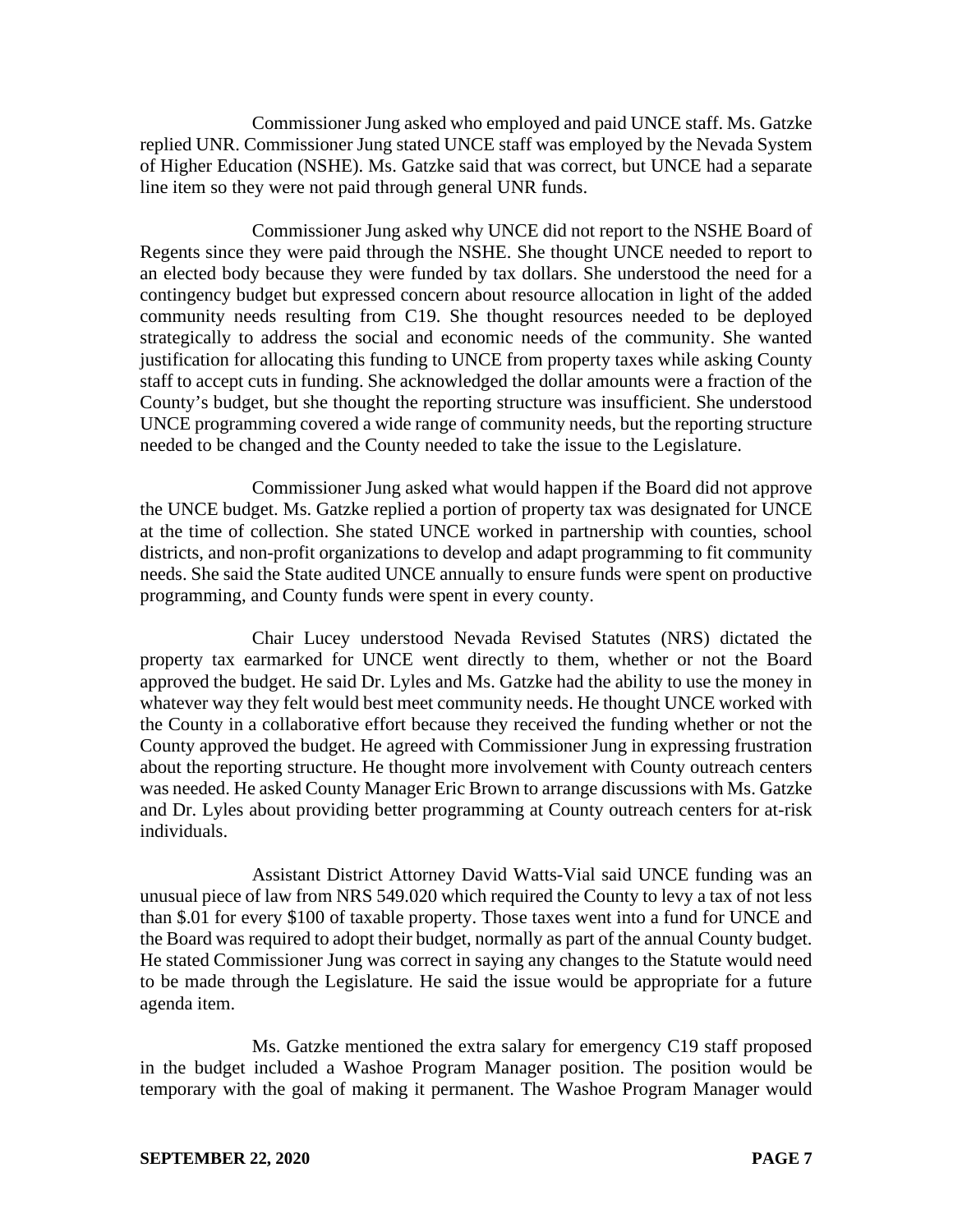work closely with County staff with a focus on closing the gaps in student achievement and providing life skills programming for adults. The position was based on prior discussions with the Board and the community. She felt it was important to have a staff person dedicated to working closely with the County, helping UNCE programming align with County needs.

There was no response to the call for public comment.

On motion by Commissioner Herman, seconded by Vice Chair Berkbigler, which motion duly carried on a 5-0 vote, it was ordered that Agenda Item 5 be accepted, approved, and adopted.

# **DONATIONS**

**20-0653 6A** Recommendation to accept the donation of one Rectangular Rapid Flashing Beacon system [estimated value of \$9,547] from Renown Health/Safe Kids Washoe County to improve regional school pedestrian safety. Community Services. (All Commission Districts.)

Vice Chair Berkbigler read the donation and thanked Renown Health. She stated the donated system would be well used.

There was no response to the call for public comment.

On motion by Vice Chair Berkbigler, seconded by Commissioner Hartung, which motion duly carried on a 5-0 vote, it was ordered that Agenda Item 6A be accepted.

## **CONSENT AGENDA ITEMS** – **7A1 THROUGH 7E**

- **20-0654 7A1** Approval of minutes for the Board of County Commissioners' special meeting of August 4, 2020. Clerk. (All Commission Districts.)
- **20-0655 7A2** Approval of minutes for the Board of County Commissioners' regular meeting of August 18, 2020 and the special meeting of August 31, 2020. Clerk. (All Commission Districts.)
- **20-0656 7B1** Recommendation to approve amending Section 8.1 of the Washoe County 457(b) Deferred Compensation Plan Document to reflect that if no beneficiary designation is in effect upon the Participant's death, the payment of the account, if any, payable under the Plan shall be made to the Participant's Surviving Spouse; and if approved, authorize Director of Human Resources/Labor Relations to execute same. [No fiscal impact.] Human Resources. (All Commission Districts.)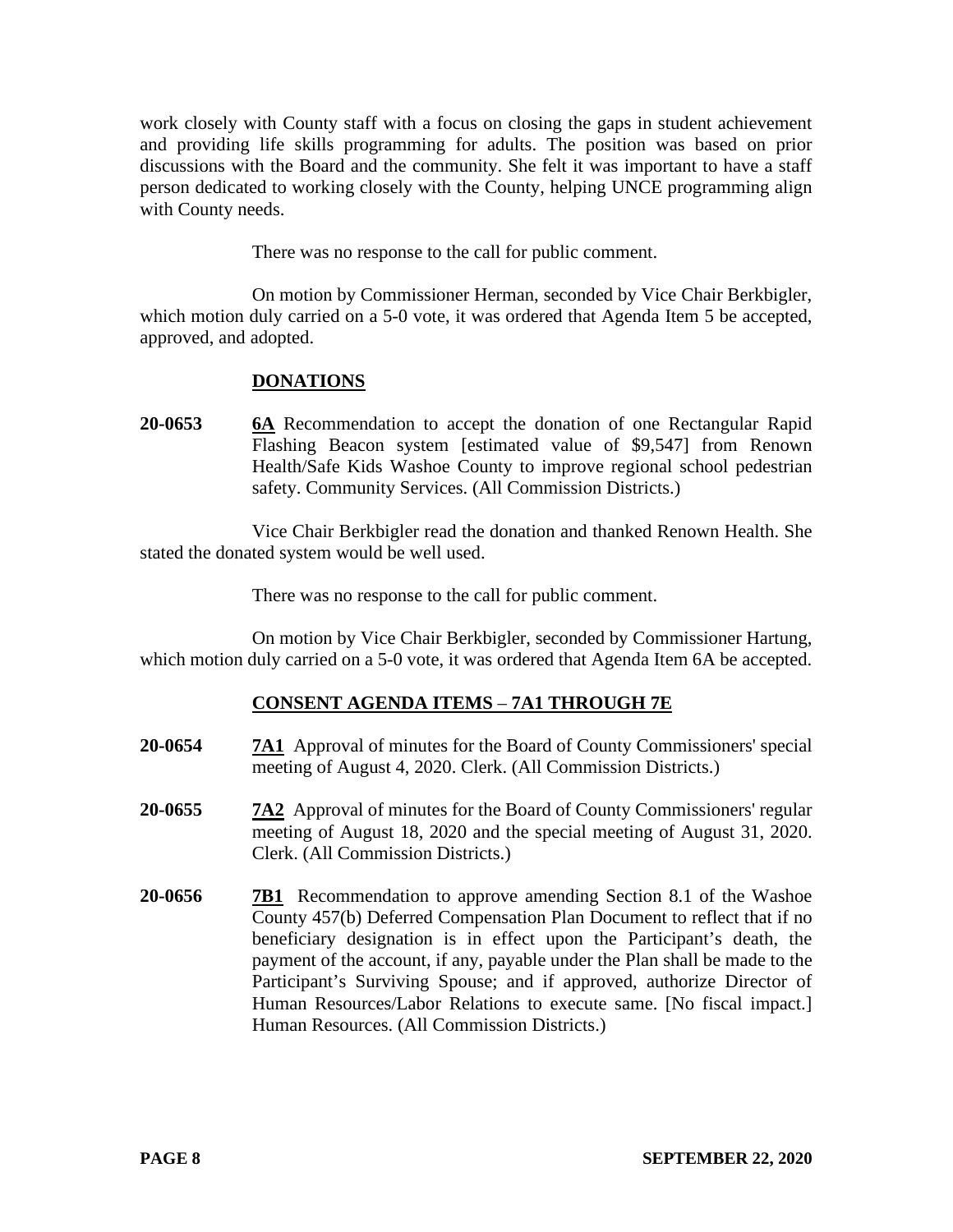- **20-0657 7B2** Recommendation to correct the pay grade for Inmate Work Program Leader from H to I as reviewed by the Job Evaluation Committee and Korn Ferry retroactively to July 1, 2019; and authorize Human Resources to make the necessary changes. [Net fiscal impact is estimated at \$31,700] Human Resources. (All Commission Districts.)
- **20-0658 7C** Recommendation to approve a Library Services and Technology Act (LSTA) mini grant-in-aid award through the Nevada State Library, Archives and Public Records, in the amount of [\$10,000.00, \$1,000.00 inkind match required] for a retroactive term of July 9, 2020 through August 31, 2021; Direct the Comptroller's Office to make the necessary budget amendments; and authorize the Director to sign the grant award documents. Library. (All Commission Districts.)
- **20-0659 7D1** Recommendation to accept the Bomb Squad Enhancement award from the State of Nevada Department of Public Safety, Office of Criminal Justice Assistance [amount not to exceed \$29,500.00, no In-Kind county match required] to cover ballistic visors and night vision goggles, for the grant term of October 1, 2020 through September 30, 2021 and if approved, direct Comptroller's Office to make the necessary budget amendments and authorize Sheriff Balaam to execute grant award documents. Sheriff. (All Commission Districts.)
- **20-0660 7D2** Recommendation to approve the Sheriff's Security Agreement between MEI-GSR Holdings, LLC dba Grand Sierra Resort (GSR) and the County of Washoe on behalf of Washoe County Sheriff's Office to provide uniformed Deputy Sheriffs for security [no charge to the County] during requested GSR Events, for the retroactive period of July 1, 2020 through June 30, 2021 to be held at the Grand Sierra Resort, Reno, NV, Washoe County. Sheriff. (All Commission Districts.)
- **20-0661 7D3** Recommendation to authorize the grant application for the 2020 Justice Assistance Grant (JAG) Program Award (CFDS#16.739), Office of Justice Programs, and Bureau of Justice Assistance through the Reno Police Department. With this funding, the WCSO's anticipated award will be [\$64,502.40, no County match required] for the purchase of Law Enforcement equipment, Law Enforcement related training and travel; and approve the Interlocal Agreement between the City of Reno, on behalf of the Reno Police Department, Washoe County, on behalf of the Washoe County Sheriff's Office and the City of Sparks, on behalf of the Sparks Police Department for the management and disposition of 2020 Justice Assistance Grant (JAG) Program. Sheriff. (All Commission Districts.)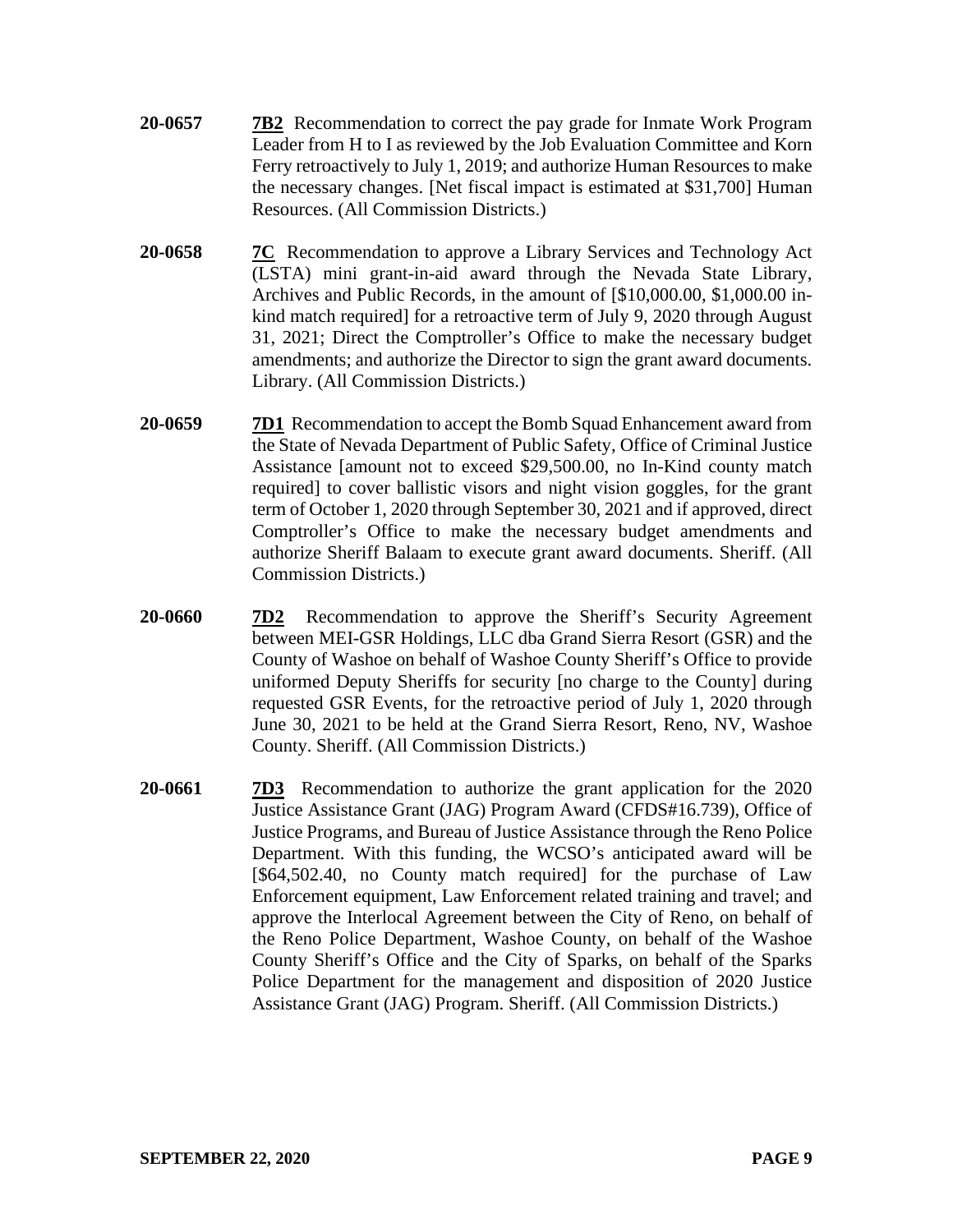**20-0662 7E** Recommendation to accept the Continuum of Care - Permanent Supportive Housing Program Grant from the United States Department of Housing and Urban Development (HUD), in the amount of [\$91,296; \$22,824 county match] to provide housing and supportive services for homeless families retroactive for the period of September 1, 2020 through August 31, 2021; authorize the Director of the Human Services Agency to execute the grant agreement; and direct the Comptroller's Office to make the necessary budget amendments. Human Services Agency. (All Commission Districts.)

There was no public comment on the Consent Agenda Items listed above.

On motion by Vice Chair Berkbigler, seconded by Commissioner Hartung, which motion duly carried on a 5-0 vote, it was ordered that Consent Agenda Items 7A1 through 7E be approved. All Interlocal Agreements pertinent to Consent Agenda Items 7A1 through 7E are attached hereto and made a part of the minutes thereof.

## **BLOCK VOTE – 11 THROUGH 18**

**20-0663 AGENDA ITEM 11** Recommendation to accept the Regional Street Naming Committee recommendation and approve the renaming of Sartor Court to Aragorn Court, within unincorporated Washoe County, Nevada. Community Services. (Commission District 4.)

Commissioner Hartung noted the street referenced on this item was located in a rural area of Spanish Springs. He said there was one residence and three other parcels on that road.

There was no response to the call for public comment.

On motion by Vice Chair Berkbigler, seconded by Commissioner Hartung, which motion duly carried on a 5-0 vote, it was ordered that Agenda Item 11 be accepted and approved.

**20-0664 AGENDA ITEM 12** Recommendation to authorize the Chair to recommend approval of Water Right Application 89732 to the Nevada State Engineer, proposing to change the point of diversion and place of use of 3.00 acre-feet of underground water rights previously diverted and placed to use in Washoe County to points of diversion and places of use within Douglas County. Community Services. (Commission District 1.)

There was no response to the call for public comment.

On motion by Vice Chair Berkbigler, seconded by Commissioner Hartung, which motion duly carried on a 5-0 vote, it was ordered that Agenda Item 12 be authorized.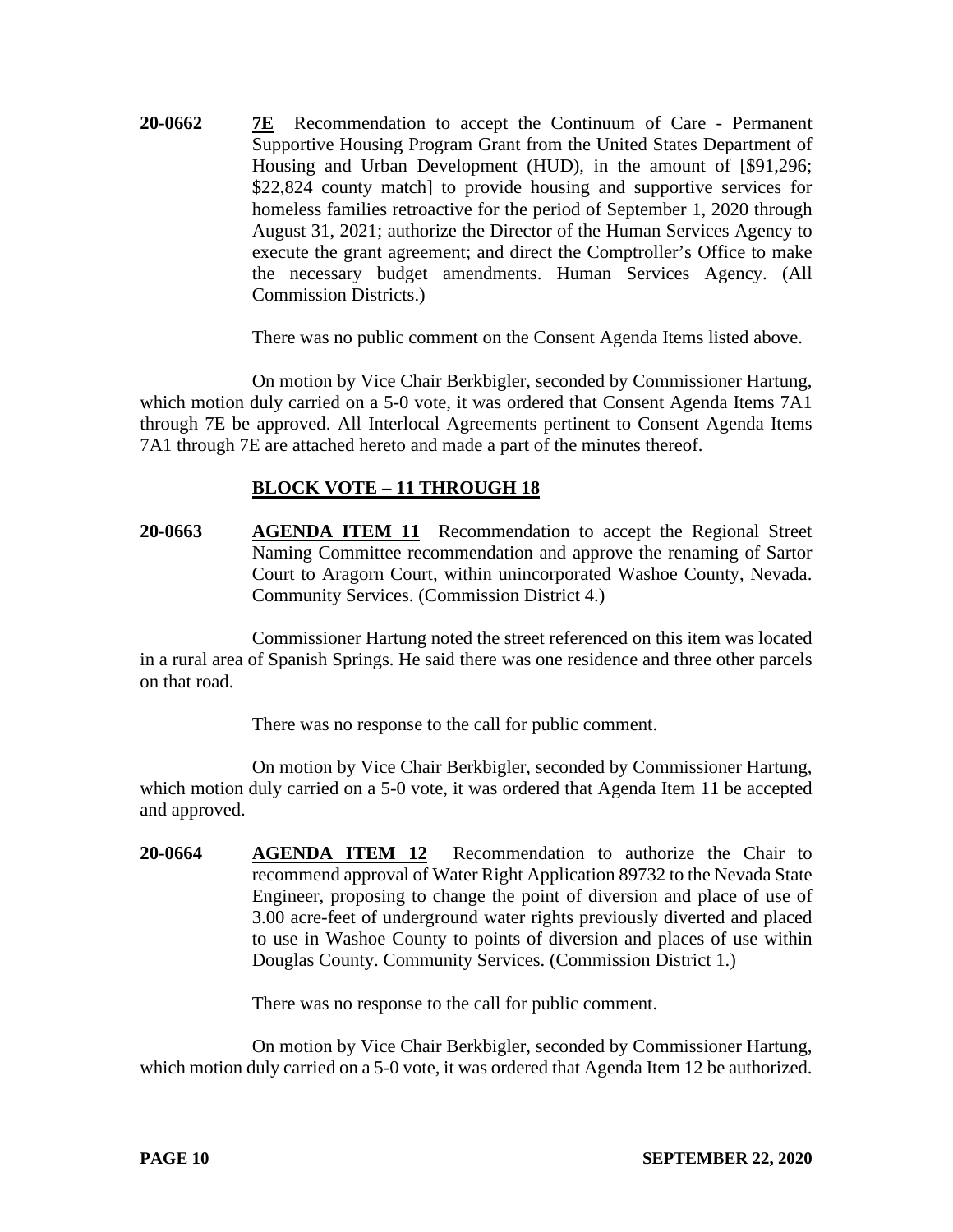**20-0665 AGENDA ITEM 13** Recommendation to approve a Professional Consulting Services Agreement between SB Engineering and Washoe County for engineering design services for the Phase 2 – Veterans Parkway to Hidden Valley Regional Park - Effluent Expansion project [in the amount of \$199,915]. Community Services. (Commission District 2.)

There was no response to the call for public comment.

On motion by Vice Chair Berkbigler, seconded by Commissioner Hartung, which motion duly carried on a 5-0 vote, it was ordered that Agenda Item 13 be approved.

**20-0666 AGENDA ITEM 14** Recommendation to approve the regional Interlocal Agreement for the Steamboat Irrigation Ditch Evaluation between Washoe County and the Western Regional Water Commission, retroactive to June 1, 2020, to provide engineering analysis and recommendations to address flood impacts associated with the Steamboat Irrigation Ditch [at a cost of \$169,576 which will be 100% reimbursed for a net-zero fiscal impact]. (All Commission Districts.)

There was no response to the call for public comment.

On motion by Vice Chair Berkbigler, seconded by Commissioner Hartung, which motion duly carried on a 5-0 vote, it was ordered that Agenda Item 14 be approved. The Interlocal Agreement pertinent to Agenda Item 14 is attached hereto and made a part of the minutes thereof.

**20-0667 AGENDA ITEM 15** Recommendation to approve Amendment #2 to the contract currently awarded to Elior North America dba Valley Services, Inc. (awarded Request for Proposal (RFP) #3089-19) in support of the Washoe County Human Services Agency Senior Nutrition Program, including congregate and Meals on Wheels services, to: (1) include an additional onetime payment in the amount of [\$300,000] that exceeded the original [\$1,387,604] contract amount as a result of an increased need for home delivered meals due to COVID-19 for a total payment amount of [\$1,687,604] for the term of October 1, 2019 through September 30, 2020, (2) modify the initial term of Amendment #1 to Senior Nutrition Services Agreement for Provision of Meals for Our Place Women's Shelter, and (3) clarify payment for Amendment #1 given the modified term; and if approved, authorize the Purchasing and Contracts Manager to execute the contract amendment and revise the Purchase Order. Human Services Agency. (All Commission Districts.)

There was no response to the call for public comment.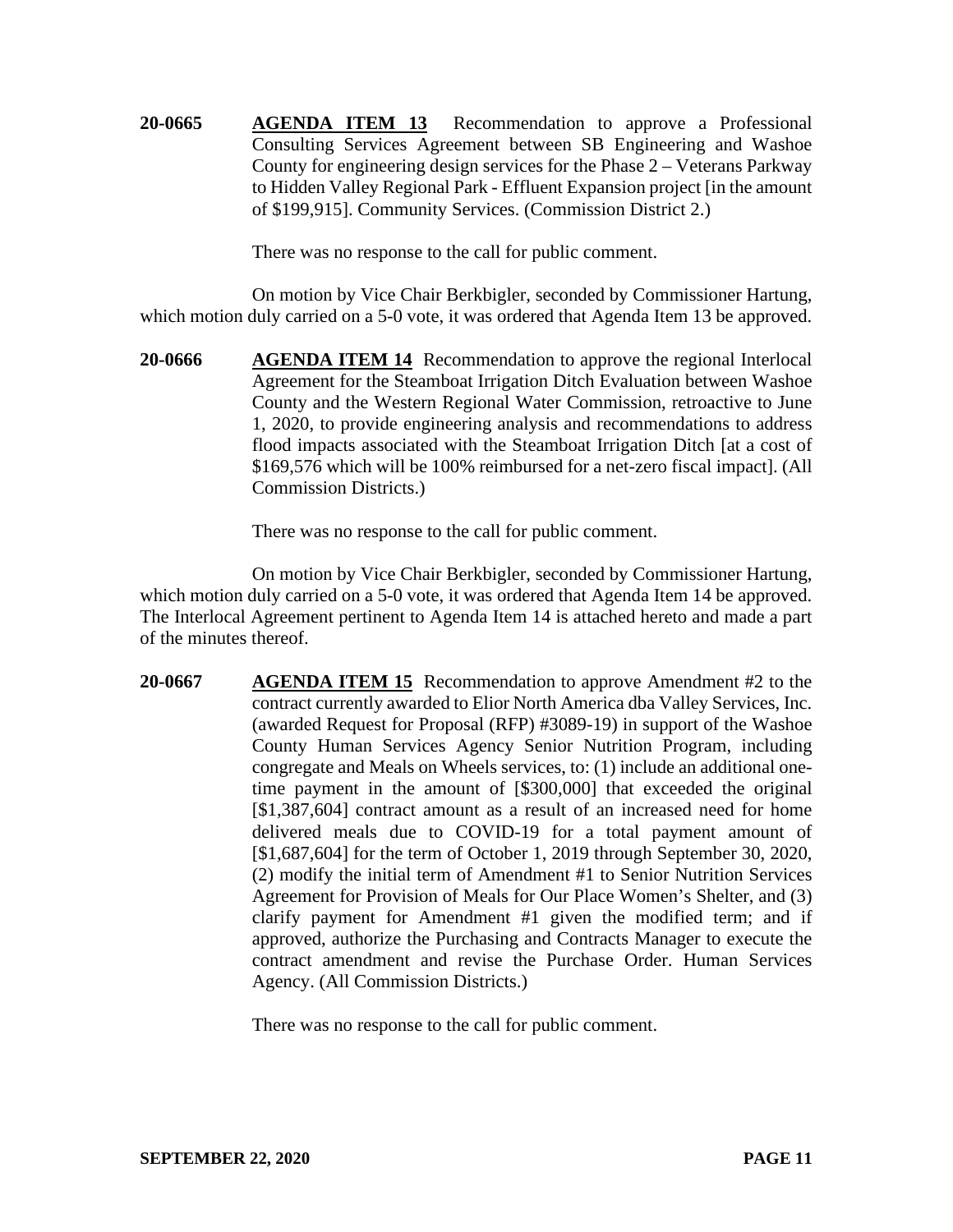On motion by Vice Chair Berkbigler, seconded by Commissioner Hartung, which motion duly carried on a 5-0 vote, it was ordered that Agenda Item 15 be approved and authorized.

**20-0668 AGENDA ITEM 16** Recommendation to accept the 2019 Continuum of Care Agreement for the Shelter Plus Care Program from the United States Department of Housing and Urban Development (HUD) in the amount of [\$127,872; \$31,968 county match] to provide housing and supportive services for homeless families, retroactive to August 1, 2020 through July 31, 2021; authorize the Director of the Human Services Agency to execute the grant agreement; and direct the Comptroller's Office to make the necessary budget amendments. Human Services Agency. (All Commission Districts.)

There was no response to the call for public comment.

On motion by Vice Chair Berkbigler, seconded by Commissioner Hartung, which motion duly carried on a 5-0 vote, it was ordered that Agenda Item 16 be accepted, authorized, and directed.

**20-0669 AGENDA ITEM 17** Recommendation to accept the Community Foundation of Western Nevada Truckee River Fund grant in the amount of [\$179,932, with a Washoe County cash/in-kind match in the amount of \$77,650] from October 1, 2020 - September 30, 2021 to improve Truckee River water quality by reducing the amount of pollution in the River as a result of encampments along and near the Truckee River with the eventual goal of drastically reducing the number of people camping along the River and providing those vulnerable populations with resources; authorize the County Manager [Eric Brown] to execute grant documents and direct the Comptroller's Office to make the necessary budget amendments. Manager's Office. (All Commission Districts.)

Chair Lucey acknowledged the efforts of Vice Chair Berkbigler, Commissioners Hartung and Jung, and County Manager Eric Brown in addressing the Truckee River encampments, the Karma Box Project, and the Built for Zero initiative. He said Mr. Brown quickly mobilized staff to assist individuals experiencing homelessness in the community. He commended the Commissioners and Mr. Brown for their tireless work on those issues.

Commissioner Hartung noted he and Commissioner Herman both served on the Truckee Meadows Water Authority (TMWA) Board. He thanked the TMWA Board for a unanimous vote, which demonstrated that everyone understood the importance of keeping the river clean and protecting water quality.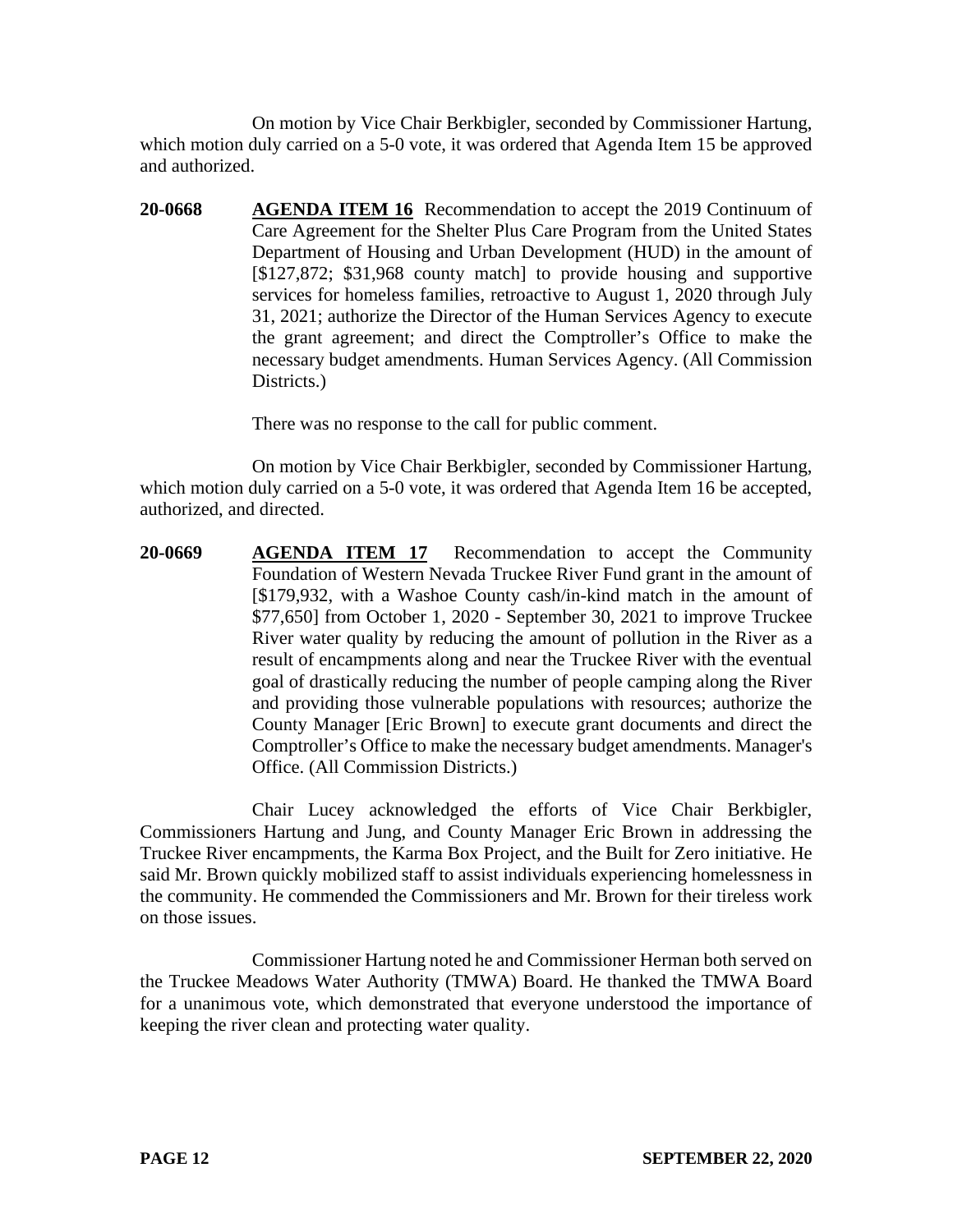Chair Lucey agreed the river was an important asset. He expressed appreciation for the work performed by the County for the river and for individuals experiencing homelessness.

There was no response to the call for public comment.

On motion by Vice Chair Berkbigler, seconded by Commissioner Hartung, which motion duly carried on a 5-0 vote, it was ordered that Agenda Item 17 be accepted, authorized, and directed.

**20-0670 AGENDA ITEM 18** Recommendation to approve an Agreement for Professional Services between Washoe County and the Karma Box Project for work related to the Built For Zero initiative, specifically River Clean Up and Homeless Encampment Data Project [not to exceed \$152,169.60]; authorize the Purchasing Manager to execute the agreement. Manager's Office. (All Commission Districts.)

There was no response to the call for public comment.

On motion by Vice Chair Berkbigler, seconded by Commissioner Hartung, which motion duly carried on a 5-0 vote, it was ordered that Agenda Item 18 be approved and authorized.

**20-0671 AGENDA ITEM 8** Recommendation to accept Registrar of Voters' report of the Early Voting location and schedule for the 2020 General Election per NRS 293.3561 (2b). (All Commission Districts.)

Registrar of Voters (ROV) Deanna Spikula thanked County Manager Eric Brown for pointing out it was National Voter Registration Day, reminding everyone about the importance of registering so they could exercise their right to vote in the upcoming general election. She stated there would be 15 in-person early voting locations and 15 ballot drop off locations for this election. Each location would be open from 9 a.m. to 7 p.m. on all 14 early voting days. She said there would be 29 voting locations on election day, November 3. Voters were encouraged to use the new wait times mobile app which was developed internally by the Technology Services Department. The app was launched during the primary election but not tested robustly because there was only one voting location during that election. She expressed excitement about the app, which she hoped would alleviate lines by disbursing people to locations with fewer voters. She mentioned the Reno-Sparks Convention Center and the upper concourse at Lawlor Events Center would be available for early voting. She hoped the size of those two locations would accommodate the anticipated high voter turnout while maintaining social distancing recommendations and adhering to the 50 percent capacity requirements.

Ms. Spikula said all registered voters in Washoe County would receive a ballot by mail as mandated by Assembly Bill 4, which was passed during the special legislative session earlier in the year. She stated mail-in ballots were a secure way to vote.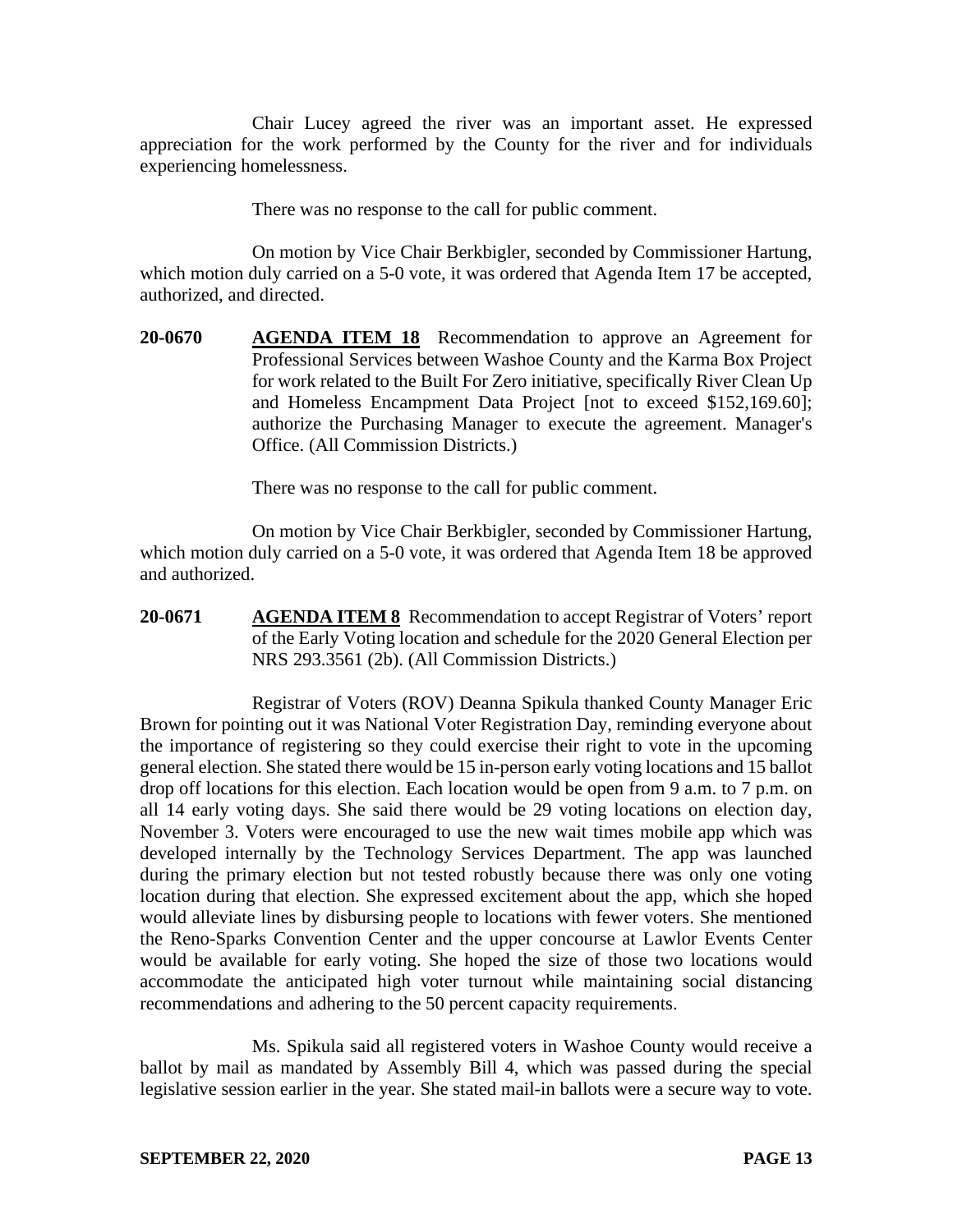Many processes were in place to track ballots and ensure they were mailed to and returned by the correct voters. She noted the County implemented BallotTrax, allowing voters to track their ballots when they voted by mail. The service was live and available for voters to register on the ROV website. Voters would have the option to receive text, email, and voicemail alerts on the status of their ballot. She stated there were internal processes to track ballots as well. She noted the most common reasons for ballots to be challenged included missing signatures on the envelope or signatures not matching those on file. She said several measures were implemented this election to help enfranchise voters and ensure every eligible vote was cast on election day. She noted mailed ballots could be returned by mail, or in person at any early voting location, election day location, or the ROV's office. She stated ballot drop off locations would be staffed, and each ballot would be scanned at drop off and again when received at the ROV office to maintain a chain of custody. Ballots would be stored in a secure location until they were counted.

Ms. Spikula said the ROV would follow safety precautions to protect poll workers and the public. The safety requirements would be documented and posted on their website, and poll workers would be informed of social distancing guidelines and sanitation procedures. Safety measures would include: poll workers being required to wear masks, face shields, or both depending on their comfort level; voters being required to wear masks; temperature scans being performed; hand sanitizing stations being available at entrances and exits; poll workers performing disinfecting procedures for intake stations and voting equipment between voters; and someone available to monitor lines to ensure six-foot distances were maintained.

Commissioner Jung commended Ms. Spikula and Mr. Brown for their efforts on the primary election, which had been unusual. She noted everything was different in 2020 and offered her support for the upcoming election.

Chair Lucey urged everyone to ensure their voter registration was up to date with the Secretary of State so sample ballots could be mailed to the correct address. He thanked Ms. Spikula for the report.

Commissioner Hartung believed the ballots would be mailed out later in the week. Ms. Spikula said ballots would start going out by mail on September 24. She said the electronic sample ballot would be available on the ROV website first and the printed version would then be sent to every voter. She stated the informational portion was available, but more testing was required for electronic sample ballots.

Commissioner Hartung asked whether the pro and con questions had all been written. Ms. Spikula said the statewide questions were done and posted on the ROV website, and the local questions would be completed by the end of the week.

Chair Lucey asked whether voters who registered between the time sample ballots went out and election day would receive a sample ballot. Ms. Spikula replied there were a series of registration deadlines. She explained October 6 was the deadline to register to vote through the Department of Motor Vehicles, in person, by mail, or any other outside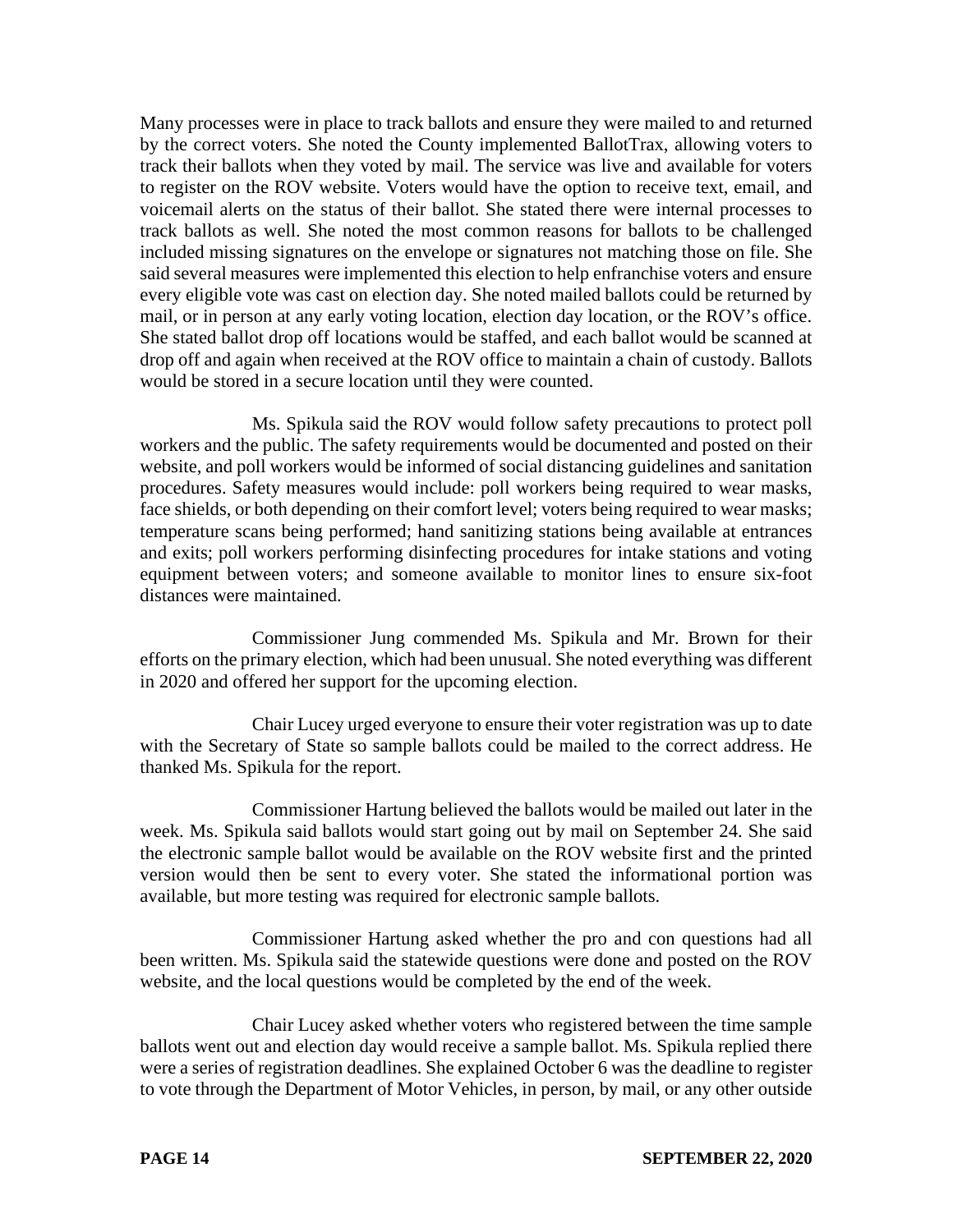agency. The online registration period was from October 7 through October 16 and the same-day registration period was from October 17 through October 29; after that the next opportunity to register would be on election day. She noted a Nevada driver's license or Nevada identification card was required for all registration methods.

There was no response to the call for public comment.

On motion by Commissioner Hartung, seconded by Vice Chair Berkbigler, which motion duly carried on a 5-0 vote, it was ordered that Agenda Item 8 be accepted.

Mr. Brown urged everyone to register and vote as early as possible. He noted there were voters who ran out of time during the primary election. An extraordinarily high voter turnout was expected for the upcoming election, so registering and voting early would minimize the possibility of running out of time.

**20-0672 AGENDA ITEM 9** Recommendation to uphold the determination made by the Purchasing and Contracts Manager on August 18, 2020, to reject the appeal of Request for Proposals 3129-20 Investment Services by PFM Asset Management LLC (PFM). Comptroller. (All Commission Districts.)

Chair Lucey said the item was an appeal of the request for proposals (RFP) process which had not been awarded to PFM Asset Management LLC. He stated the appellant would have 10 minutes to make their case.

Monique Spyke, Managing Director for PFM Asset Management LLC., conducted a PowerPoint presentation via Zoom, a copy of which was placed on file with the Clerk. She reviewed slides with the following titles: Table of Contents – Portfolio; Average Annual Return (4 slides); Disclosures; Washoe County Board of Commissioners Appeal; Table of Contents; Request and Background; Basis of Protest (3 slides); Summary; Summary of Original Appeal; Appendix; Performance Review; Table of Contents; Average Annual Return (4 slides); and Disclosures (2 slides).

Ms. Spyke stated PFM was the national leader in managing public funds. They served and collaborated with the County for the past 15 years. She said PFM kept the County's assets safe and delivered exceptional returns through a variety of challenges. She hoped PFM had exceeded the County's expectations by developing an investment program focused on serving the County's long-term investment objectives. She stated the appeal requested the County either honor the July 22 notice of recommendation to award letter which named PFM as the winning bidder or reject all the proposals received.

Ms. Spyke said PFM received a second letter on July 29 informing them the award had been revised. She spoke to the Procurement Department and was informed PFM received the highest technical score for the proposal. The Purchasing Department informed PFM their cost score had impacted their total score and resulted in the revision. She outlined the basis of protest which included pricing disadvantage, fiscal best interest, and issues with the procurement process.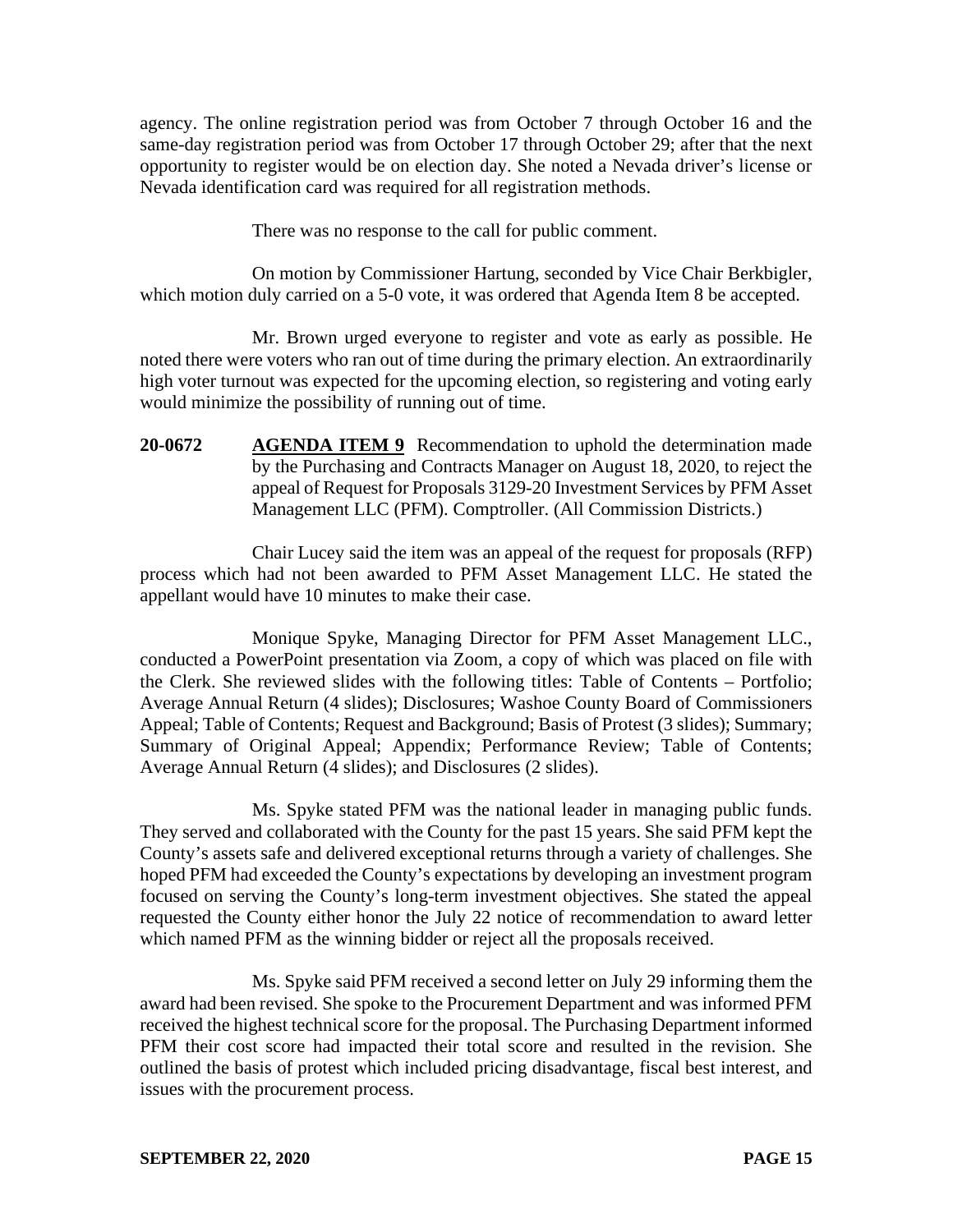County Treasurer Tammi Davis said the Government Finance Officers Association (GFOA) provided best practices for procuring financial services, one of which was reviewing contracts every five years through a competitive process. The County followed the established RFP process through the Purchasing Department. She noted the Purchasing Department outlined the RFP process in the staff report for this agenda item. She said County staff had enjoyed the relationship with PFM and had not indicated dissatisfaction with their services. The review had been performed with an open mind because they thought it was important to follow the best practices and recommendations of the national association that helped all government agencies. The GFOA recommended regularly scheduled competitive reviews to help reduce the risk of a government becoming too reliant on one vendor. She said the RFP was performed by an evaluation committee that scored the proposals, and she believed the process had been effective.

Chair Lucey mentioned the proposal scoring and evaluation were not included in the staff report. He noted the report indicated an intent to award letter was sent on July 22, but when it was discovered that the scores were not tabulated correctly, a second intent to award letter was mailed on July 29. He expressed concern about the inconsistencies and asked why the scores were tabulated a second time. He wondered whether scores were rechecked periodically. Ms. Davis responded the process was handled by the Purchasing Department so she was unable to provide additional details.

Assistant District Attorney David Watts-Vial said Purchasing and Contracts Manager Mark Stewart indicated he would be available to answer questions. Chair Lucey stated Mr. Stewart was not currently on Zoom so he would reserve his questions until Mr. Stewart was available.

Commissioner Hartung asked whether Ms. Davis could provide more information about the cost differential between PFM and the new vendor. He expressed admiration for PFM's past presentations and their understanding of the financial markets. He observed the cost difference between the two vendors appeared to be the pivotal issue. Ms. Davis responded she was not overly familiar with the scoring of proposals. She noted presentations from the top three vendors were part of the evaluation process. She stated the price difference between PFM and Government Portfolio Advisors (GPA) was between \$25,000 and \$40,000 in fees per year.

Using the Zoom app, Mr. Stewart explained the scoring tabulations had generated two score sheets, one of which included cost. The error occurred when final recommendation to award was generated using the wrong score sheet. The Treasurer was notified that negotiations could begin with whom they thought was the intended winner. He said the posting error was discovered when PFM contacted the County to begin negotiations.

Chair Lucey asked whether staff notified PFM about the intent to award on July 22. Mr. Stewart said yes. Chair Lucey asked whether staff then notified GPA about the intent to award on July 29, resulting in two different companies being notified of an intent to award on the same contract. Mr. Stewart said that was correct.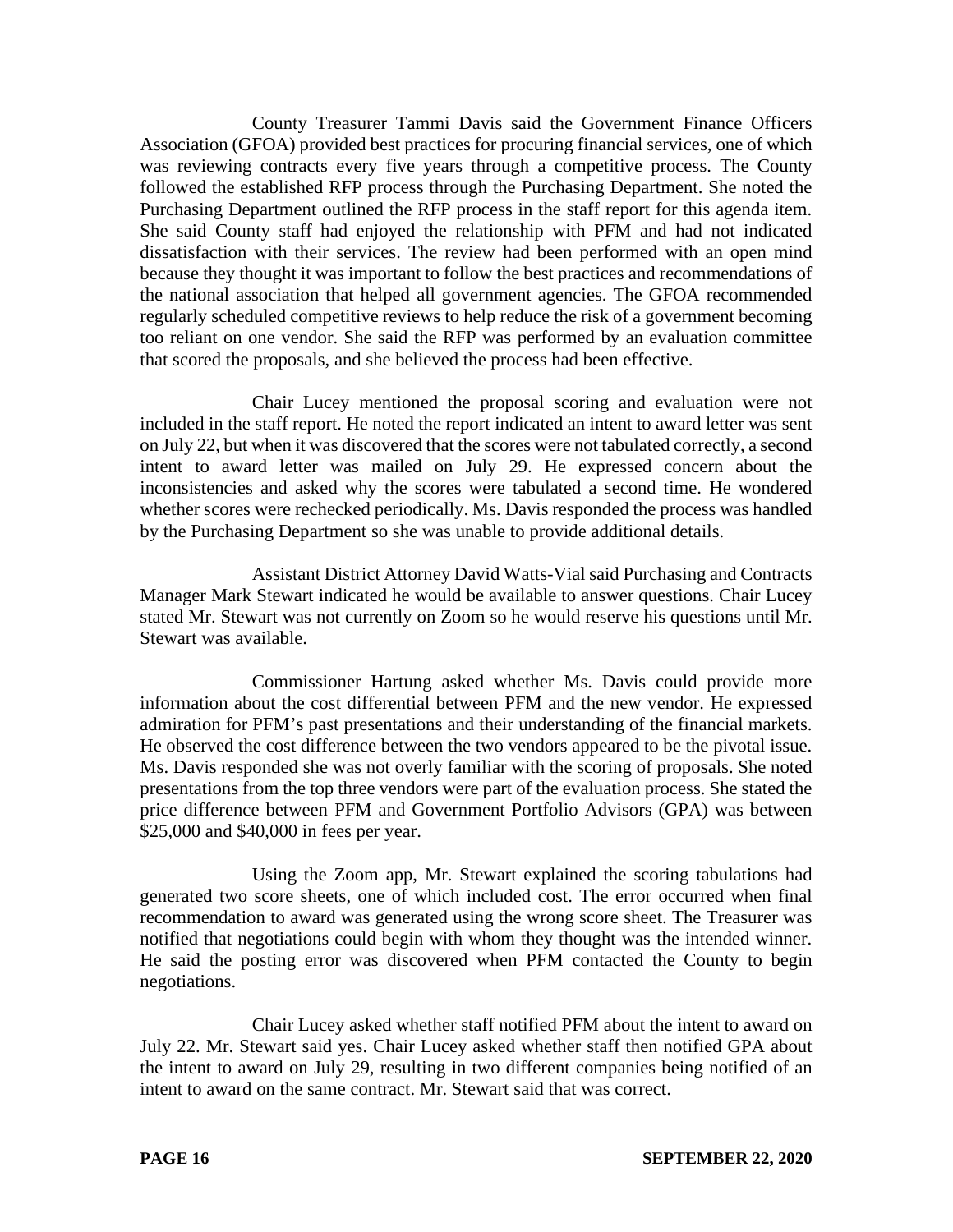Chair Lucey noted the Board often served as a quasi-judicial board with regard to decisions. He stated the Board's role was not to decide whether PFM or GPA was the best applicant; the County had a Contracts Manager and an RFP process for that purpose. He thought staff did their job well and they were meticulous for the most part. He opined the process needed to be rejected and performed again if it failed due to a clerical error. He believed continuing with the process that had failed would not be fair and it would not bode well for the County to overlook the error. He asserted this was an important process and government could not make errors. He recommended that the RFP process be repeated.

Commissioner Jung asked when the last bid was performed for this contract. Ms. Davis replied the original contract was from 2013 and had several extensions. This made it longer than the recommended five years. Commissioner Jung asked how much money the vendor managed. Ms. Davis responded the amount varied depending on the revenue cycle, but it was approximately \$550 million.

Commissioner Jung said she had been advocating for more progressive investments for some time, although she understood it would be a culture change. She asked whether Ms. Davis had any concerns about reissuing the RFP. She knew there was some proprietary information concerning underbidding. She asked what Ms. Davis thought the best path forward would be to enable her to carry out the duties of her office and manage the County's future liability. Ms. Davis responded following best practices by performing the RFP process was important. She expressed regret for the clerical error but thought the error had not affected the scoring, which had been performed by a panel and not an individual. She stated she had enjoyed the relationship with PFM and thought not changing things was always easier. She believed the processes existed for a reason and the evaluation committee had done their due diligence. She expressed confidence in accepting the recommendation.

Commissioner Jung agreed with Chair Lucey's recommendation of throwing out the results and starting over, depending on Mr. Watts-Vial's recommendation. She said the process would be performed completely blind, the bidders could bid again if they wished, and the results would be carefully checked. She noted errors were inevitable. She thought Mr. Watts-Vial or the purchasing attorney should provide a recommendation. She expressed concern about mitigating the County's liability.

Commissioner Hartung noted this issue was part of the public process. He said the amount the County paid PFM for their services was public record and might have given other bidders an advantage. He was unsure how that could be counteracted. He did not suggest that \$25,000 to \$40,000 was an insignificant amount, but it was an advantage to other bidders.

Chair Lucey thought the process should be repeated if the County failed to adhere to it in any way.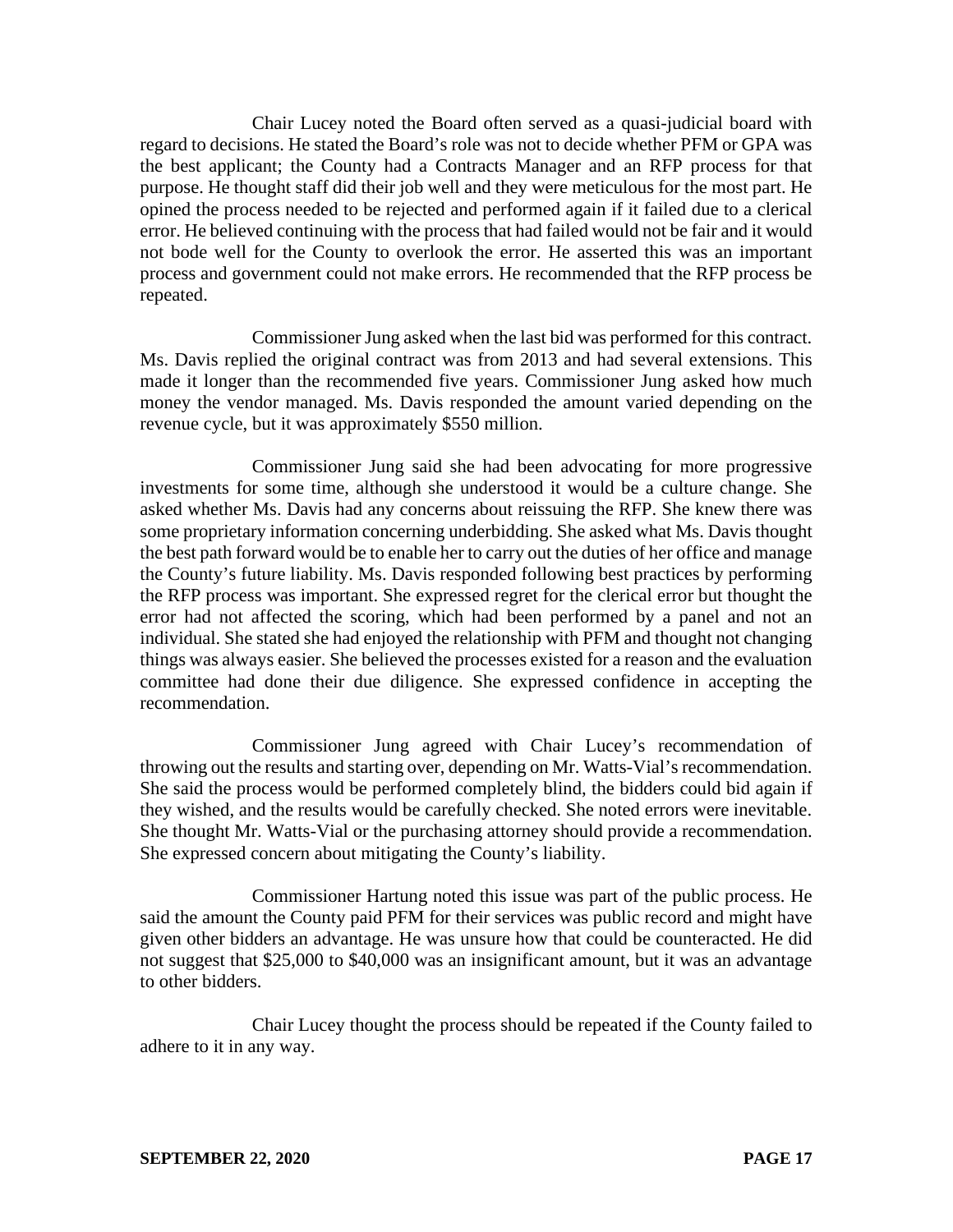Commissioner Hartung said the agenda item was narrowly styled. Chair Lucey understood the motion provided in the staff report was a suggestion, but the Board had some flexibility.

Mr. Watts-Vial said Nevada Revised Statutes 332.068 sub 2 required the appellant to provide specific reasons why the applicable provisions of law were violated, which the appellant provided. The Board was charged with deciding to uphold the decision that was made by the purchasing and contracts manager or to reject the determination.

There was no response to the call for public comment.

On motion by Chair Lucey, seconded by Commissioner Hartung, which motion duly carried on a 5-0 vote, it was ordered that the appeal from PFM be accepted, the decision by the Purchasing and Contracts Manager be rejected, and a new, clean process be initiated by sending out a new RFP.

## **12:10 p.m. The Board recessed.**

## **12:20 p.m. The Board reconvened with all members present.**

**20-0673 AGENDA ITEM 10** Recommendation to approve, on the recommendation of the Chair, the appointment of Larry Chesney to the Washoe County Board of Adjustment to represent Commission District 5 (generally includes the areas of Verdi, North Valleys, Cold Springs, Warm Springs, portions of Sun Valley and all of the High Desert Area Planning Area extending to the Oregon border), to fill a term beginning on October 1, 2020, and ending on June 30, 2024, or until such time as Mr. Chesney no longer serves on the Board of Adjustment or a successor is appointed, whichever occurs first. Applicants include: Larry Chesney, Ashlynn S. Ely, Kenji Otto, Rob Pierce, David L. Salinger, Vernon S. Waligora. Community Services. (Commission District 5.)

Chair Lucey announced that Mr. Kenji Otto asked to be removed from the list of candidates for this position, but the request had been made after the agenda was posted.

Chair Lucey asked whether Mr. Larry Chesney served as Chair on the Planning Commission Board. Planning Manager Trevor Lloyd replied yes and said Mr. Chesney also served on the Parcel Map Review Committee. He believed Mr. Chesney would be removed from the Parcel Map Review Committee if he was appointed to the Board of Adjustments.

Chair Lucey expressed concern about one individual being appointed to two appellate boards. He stated he would not want to disapprove of a Commissioner's suggestion regarding their district, but he perceived a conflict in this instance. He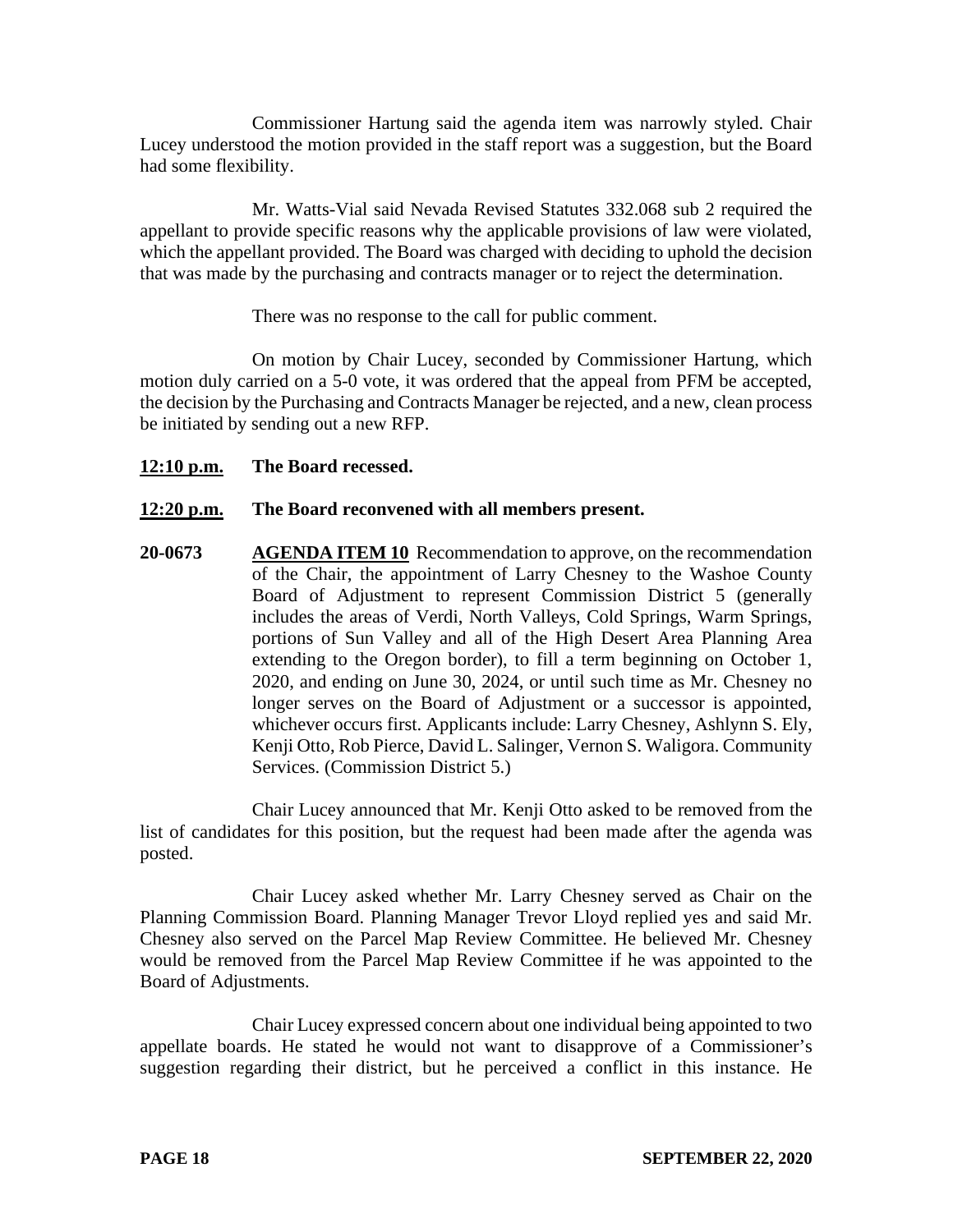understood the Board of Adjustment had experienced quorum issues. Mr. Lloyd responded it had, although he thought it would not be a concern with a full board.

Chair Lucey explained the Board of Adjustment addressed special use permit variances and other issues pertaining to property, and the Planning Commission dealt with many planning issues. He reiterated his concern about an individual serving on both of those boards. He conjectured an individual might vote on an item on one board and potentially create a conflict if the item went before the other board as well. He clarified he had no reservations about Mr. Chesney's performance, and he would probably not object if there were no other applicants for the position, but there were several other applicants.

Commissioner Jung said she had only observed an individual appointed to two boards when there were no other applicants. She liked to encourage more people to participate in democracy if they were interested. She acknowledged she was not aware of Commissioner Herman's reasoning for recommending Mr. Chesney. She thought a policy about multiple appointments needed to be established in the near future to alleviate Chair Lucey's concerns about boards reporting to the same individuals. She wanted to see more diversity.

Vice Chair Berkbigler thought there was no policy about having someone serve on two boards. She thought the two boards dealt with different issues and, although there was a potential for conflict, she did not think that was an issue in this case. She expressed apprehension about telling a Commissioner that their choice was not appropriate. She understood Chair Lucey's concerns, but the Commissioner from that district requested that Mr. Chesney be put on the board; she would not want to be told she could not select the person to represent her district.

Commissioner Herman said Mr. Chesney had a public service background and was well qualified for the position. She noted the Board of Adjustment was a difficult board that dealt with unhappy people, but she felt Mr. Chesney could manage the job.

Chair Lucey said he did not disagree with Vice Chair Berkbigler's comment about telling a Commissioner what to do in their district. He thought this appointment presented a unique challenge because both the Planning Commission and the Board of Adjustment served as appellant boards for the community, so he thought a level of separation was necessary. He inquired whether one of the other applicants might be acceptable to Commissioner Herman. He wondered whether the two boards needed to be combined rather than duplicating staff time by having both boards overseeing the same issues. If there were two boards, he thought they should be comprised of two separate groups of individuals. He acknowledged the Commissioners each served on multiple boards, but they did not oversee appeals as part of those boards.

Commissioner Herman thought establishing a policy about whether an individual could serve on two boards would need to go to the Legislature. She stated the Board had to decide whether to accept Mr. Chesney or not and she thought there was no other choice. She said Mr. Chesney was approved by the other members on the Board of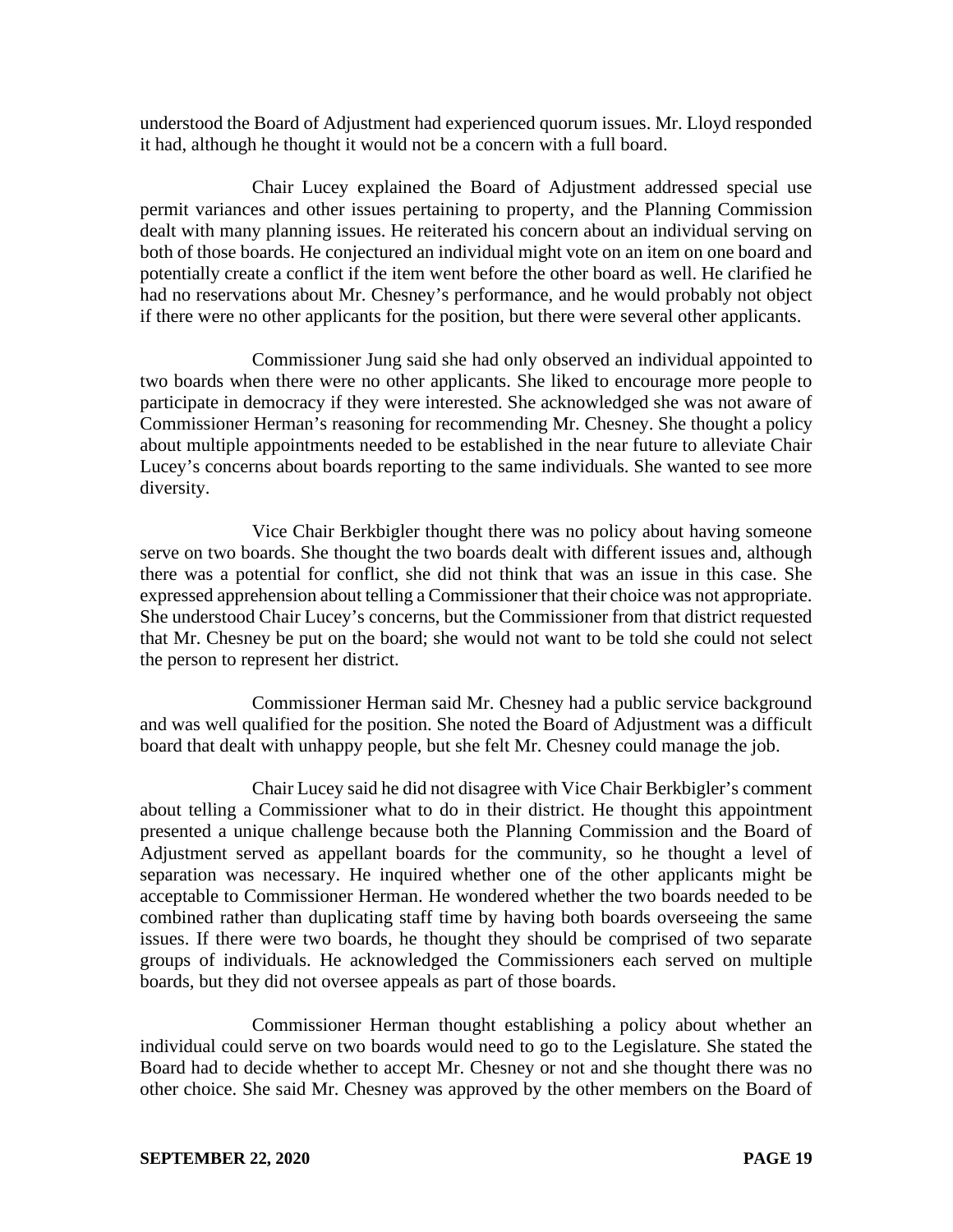Adjustment. Chair Lucey disagreed with Commissioner Herman's assertion that Mr. Chesney was the only option because there were other qualified applicants from which to choose. He wanted to make his concerns known, noting he would do the same on issues regarding his district. He clarified he did not question Mr. Chesney's qualifications or his past performance on the Planning Commission. His concern was wanting a fair process. He opined a level of separation was needed for a fair process and equal representation across both boards.

On the call for public comment, voicemail messages were played in Chambers and the following individuals spoke in opposition to appointing Mr. Kenji Otto to the Washoe County Board of Adjustment position: Mr. Vince Marko; Ms. Michelle Butler; Ms. Rebecca Marko; and Ms. Kristen Wright. These individuals expressed concerns including: Mr. Otto not being a good fit for the position; his tendency to engage in disputes with neighbors; his history of making inappropriate and racial comments online; his values not aligning with those of the community; his propensity towards intimidation tactics when dealing with disagreements; and the availability of other qualified candidates.

Ms. Parent read emails from individuals who wrote in opposition to the appointment of Mr. Kenji Otto to the Washoe County Board of Adjustment: Ms. Irene Crouse; Ms. Sarah VanEmmerick; Ms. Bonnie Valker; Michael and Tanya Taylor; Mr. Jeff Dison; and Ms. Tracy Vasina. These individuals expressed concerns including: Mr. Otto's inappropriate treatment of women in the community; his aggressive behavior towards residents; the community's need for a representative who loved the North Valleys community; his history of verbal abuse and physical threats towards members of the community; the existence of a petition signed by several hundred community members who objected to Mr. Otto holding a community position; his history of racist comments; his harassment of community members; his attempts to make Cold Springs an unincorporated town; and his behavior being contrary to what the community considered appropriate.

Commissioner Herman moved to accept Agenda Item 10 and appoint Larry Chesney to the Washoe County Board of Adjustment. Vice Chair Berkbigler seconded the motion. The motion failed on a 2-3 vote, with Chair Lucey and Commissioners Hartung and Jung voting "no".

Chair Lucey stated he understood the complexity of the issue and had no intent to subvert Commissioner Herman, but he felt Mr. Chesney should not serve on two boards.

Chair Lucey moved to appoint Vernon S. Waligora to the Washoe County Board of Adjustment. Commissioner Jung seconded the motion. Before a vote was taken, Chair Lucey suggested Agenda Item 10 be reagendized for a future meeting, during which Commissioner Herman could recommend a different candidate. Commissioner Herman agreed with Chair Lucey's suggestion. Chair Lucey withdrew the motion and the seconder agreed.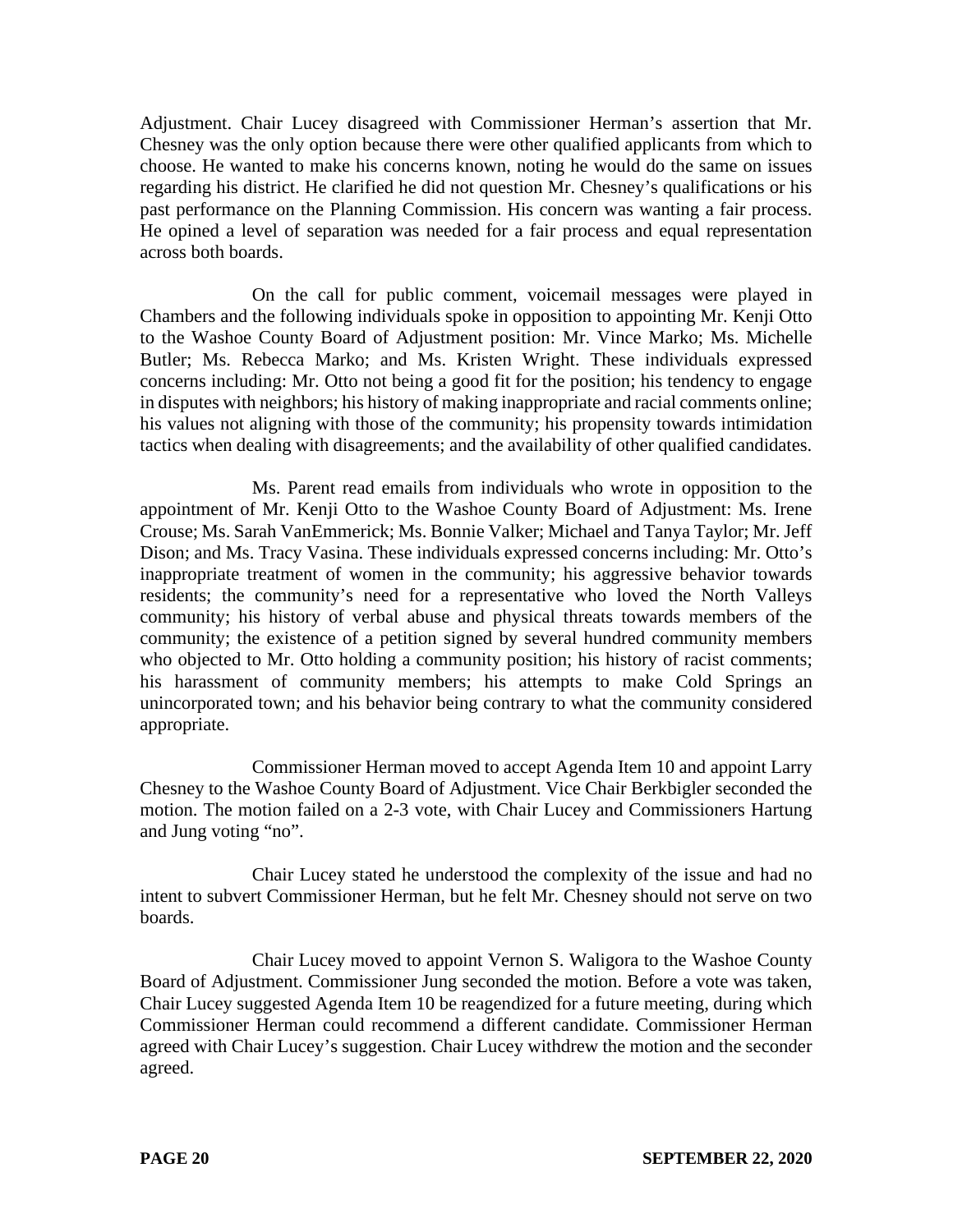#### **PUBLIC HEARINGS**

**20-0674 AGENDA ITEM 19** Introduce and conduct a first reading of an ordinance amending the Washoe County Code at Chapter 110 (Development Code), Article 406, Building Placement Standards, to add a new section addressing industrial zoned properties adjacent to residentially zoned property. New standards shall pertain to any uses within an industrial regulatory zone that are adjacent to residential regulatory zone parcels with specific requirements concerning setbacks, screening elements, lighting and loading and service areas. Proposed changes include but are not limited to an additional 50 foot setback required for any industrial use that is adjacent to residentially zoned property, 8 foot high screening element required along the property lines that are adjacent to residentially zoned property, limits of 25 feet on the height of lighting standards that are more than 100 feet from the shared property line of any residentially zoned property, and setback requirements for loading and service areas for parcels of one acre or more when adjacent to residentially zoned properties; and other matters necessarily connected therewith and pertaining thereto. If supported, set the public hearing for second reading and possible adoption of the Ordinance for October 13, 2020. Community Services. (All Commission Districts.)

The Chair opened the public hearing by calling on anyone wishing to speak for or against adoption of said Ordinance. There was no response to the call for public comment, and the hearing was closed.

County Manager Eric Brown read the ordinance title. Nancy Parent, County Clerk, indicated the Bill would be assigned No. 1846 if introduced.

Bill No. 1846 was introduced by Commissioner Hartung, and legal notice for final action of adoption was directed.

**20-0675 AGENDA ITEM 20** Public Hearing: Appeal of the denial, by the Washoe County Board of Adjustment of Special Use Permit Case Number WSUP20-0002 (Boneyard Flat Grading Phase 2), which sought approval of a special use permit to allow the excavation of approximately 1,000,000 cubic yards of earthen material from the Boneyard Flat area to be used as fill material throughout the Eagle Canyon residential area and the Spanish Springs Business Park industrial area. The project is also intended to increase the holding capacity of the Boneyard Flat flood pool.

> The proposed project is located North of the terminus of the Sha-Neva haul road and south and west of the Pebble Creek Subdivision.

> The Board may affirm, reverse, or modify the decision of the Board of Adjustment. In doing so, the Board may directly grant all or part of the special use permit request. Community Services. (Commission District 4.)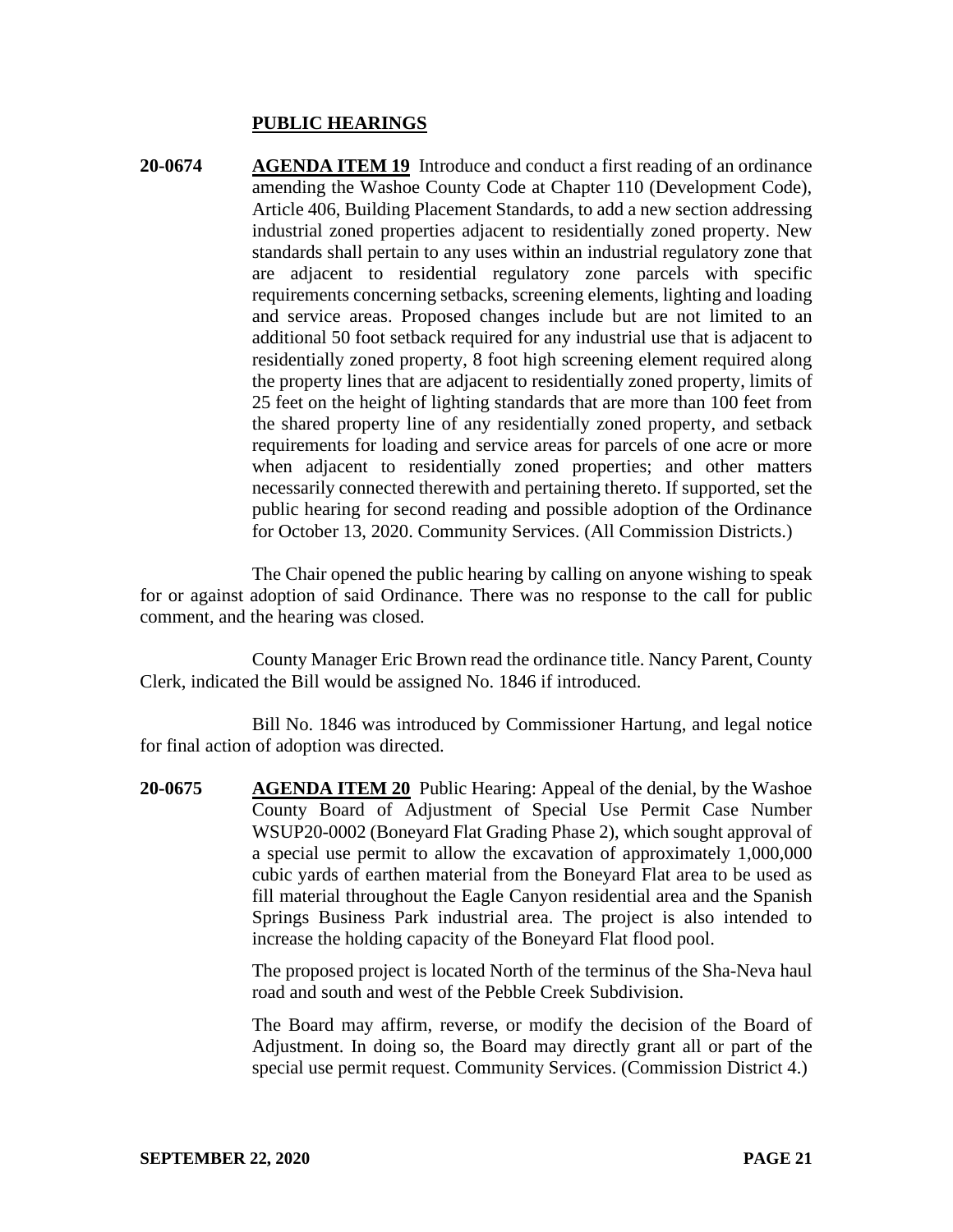#### County Manager Eric Brown introduced the public hearing.

Commissioner Hartung mentioned the Boneyard Flat area was a closed basin with high levels of naturally occurring nitrates. He said the applicant wanted to remove 1,000,000 cubic yards of material, which would provide approximately two additional feet of storage. The retention pond would not cost taxpayers any money and would provide additional protection at the far end of the valley. He knew there were some concerns about groundwater, but he was unsure why it was denied by the Board of Adjustments. He expressed gratitude about the applicant's willingness to provide the detention pond so the residents of Spanish Springs would not need to pay for the additional capacity through the storm water utility.

Chair Lucey noted appellants were allotted 10 minutes to provide a presentation if they chose to do so. Mr. Derek Kirkland said the appellant had a presentation, but they could just be available to answer questions. Chair Lucey said the Commissioners had no further questions on the issue.

There was no response to the call for public comment, and the hearing was

On motion by Commissioner Hartung, seconded by Vice Chair Berkbigler, which motion duly carried on a 5-0 vote, it was ordered that the decision of the Board of Adjustment be reversed. It was also ordered that, being able to make all five findings in accordance with Washoe County Code Section 110.810.30, Special Use Permit Case Number WSUP20-0002 (Boneyard Flat Grading Phase 2) for Spanish Springs Associates, LP be approved with conditions included as Attachment D to the staff report.

**20-0676 AGENDA ITEM 21** Public Hearing: Possible adoption of a resolution adopting Master Plan Amendment Case Number WMPA20-0004 (Land Use and Transportation Element Amendment) which amends the Washoe County Master Plan, Land Use and Transportation Element, to conform to the 2019 Truckee Meadows Regional Plan. The proposed amendments include providing new language including:

> 1. Language identifying how Washoe County will be limiting development outside of the Truckee Meadows Service Area (TMSA) to 2% of the cumulative development.

> 2. Language describing the limitation of development outside the TMSA to not allow new divisions of land that would create a parcel less than 5 acres in size outside of an approved Rural Development Area (RDA).

> 3. Language acknowledging the Regional Land Designations and Priority Hierarchy for Development.

> 4. Language referencing the Regional Land Designations density requirements, as each designation allows a different level of density in order to direct growth effectively. If approved, authorize the Chair to sign the resolution to that effect.

closed.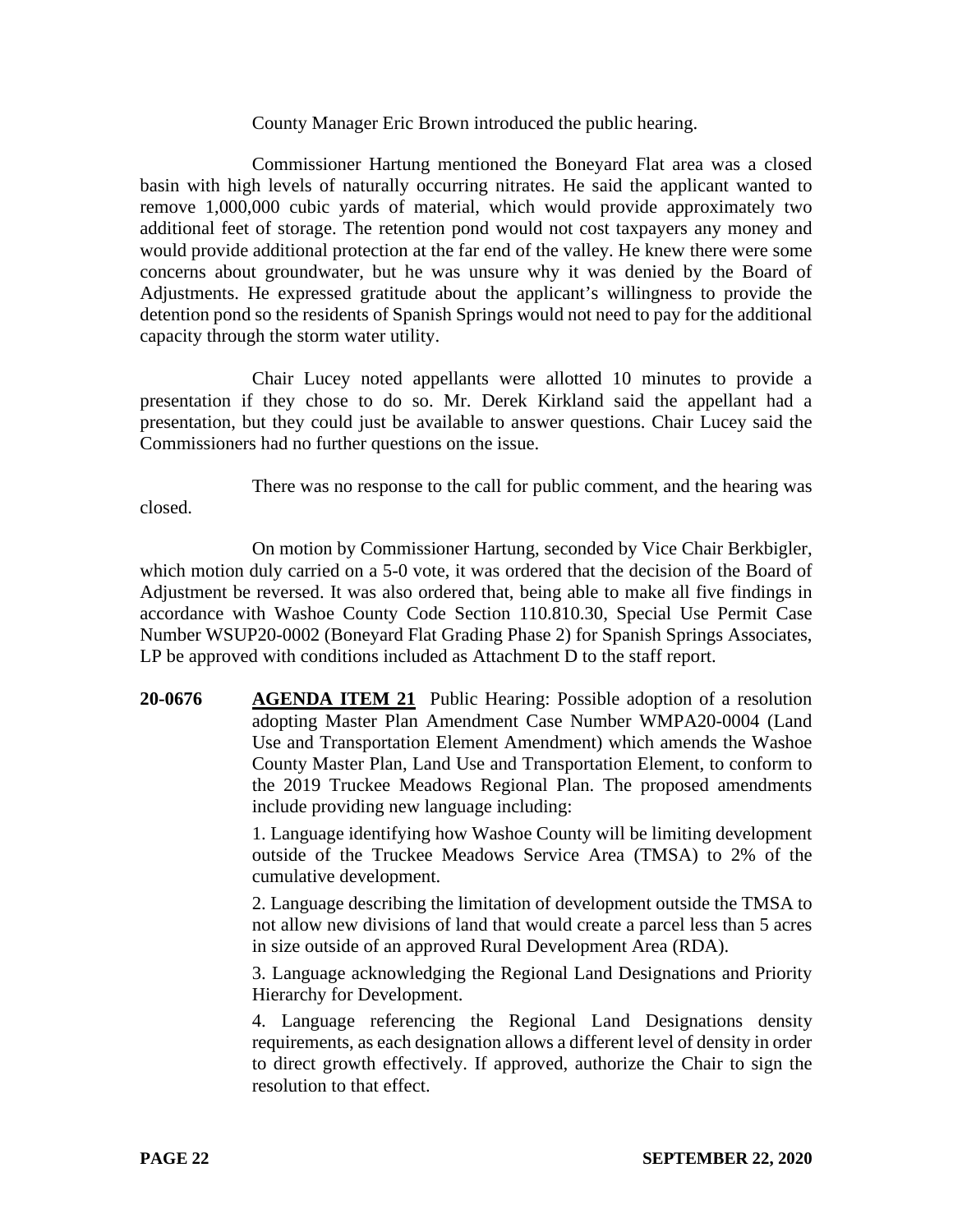Final approval is subject to a finding of conformance with the Truckee Meadows Regional Plan. Community Services. (All Commission Districts.)

Chair Lucey said Agenda Items 21 through 24 were related public hearings for which planners and staff were available to answer questions. He noted each public hearing would be opened separately. He thanked Vice Chair Berkbigler and Commissioners Hartung and Herman for their work on the Master Plan amendment.

County Manager Eric Brown introduced the public hearing.

Commissioner Hartung remarked Agenda Items 21 through 24 brought the area plans into conformance with the previously adopted Regional Plan. He noted Vice Chair Berkbigler was the Regional Governing Board Chair, and he and Commissioner Herman served on the Board.

There was no response to the call for public comment and the hearing was closed.

On motion by Commissioner Hartung, seconded by Vice Chair Berkbigler, which motion duly carried on a 5-0 vote, it was ordered that Agenda Item 21 be adopted, approved, and authorized.

**20-0677 AGENDA ITEM 22** Public Hearing: Possible adoption of a resolution adopting Master Plan Amendment Case Number WMPA20-0007 (Housing Element) which amends the Washoe County Master Plan, Housing Element, to conform to the adopted 2019 Truckee Meadows Regional Plan (TMRP) by including new language referencing the County's support for the Regional Strategy for Housing Affordability. And, if approved, authorize the Chair to sign a resolution to this effect. Final approval is subject to a finding of conformance with the Truckee Meadows Regional Plan. Community Services. (All Commission Districts.)

County Manager Eric Brown introduced the public hearing. There was no response to the call for public comment and the hearing was closed.

On motion by Vice Chair Berkbigler, seconded by Commissioner Herman, which motion duly carried on a 5-0 vote, it was ordered that Agenda Item 22 be adopted, approved, and authorized.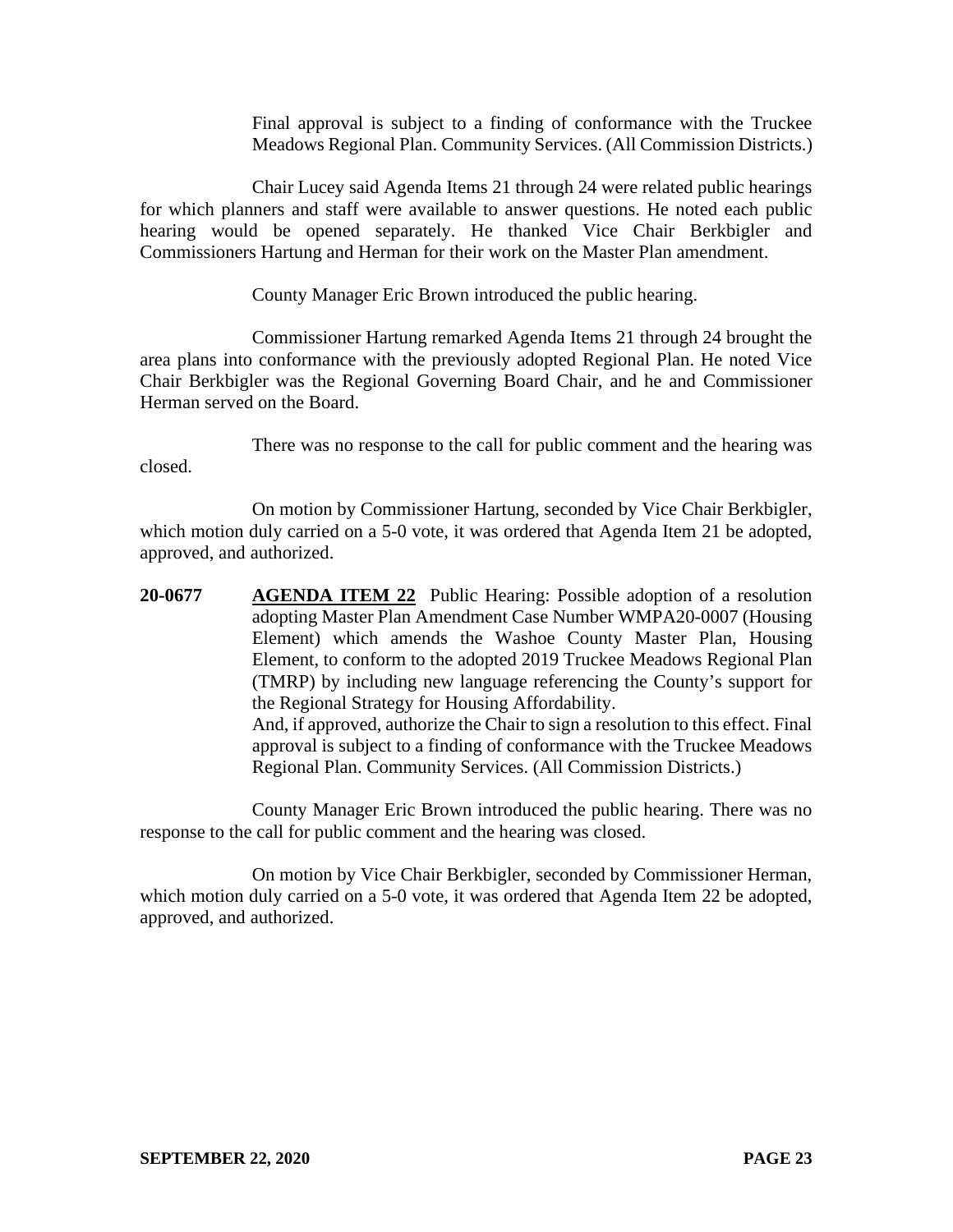**20-0678 AGENDA ITEM 23** Public Hearing: Possible adoption of resolution adopting Master Plan Amendment Case Number WMPA20-0005 (Public Services & Facilities Element) which amends the Washoe County Master Plan, Public Services and Facilities Element, to conform to the 2019 Truckee Meadows Regional Plan. The proposed amendments include providing new language referencing the List of Facilities & Services Standards; new language recognizing the promotion of facilities and services in line with the priority hierarchy for development; identifying that water and wastewater infrastructure will not be extended from the Truckee Meadows Service Area (TMSA) to the Rural Area (RA), except for the management of reclaimed water as a method to effectively manage reclaimed water from wastewater treatment facilities; new language acknowledging use of the Regional Water Management Plan; and addressing the Regional Plan requirements for Regional Utility Corridor and Sites. The TMSA is the area within the county where municipal services such as water and sanitary sewer are available for developments to use, thus allowing denser development. The RA, by contrast, is outside of the TMSA and is the area within the County where municipal services such as water and sanitary sewer are not available for developments to use, thus allowing less dense development.

> If approved, authorize the Chair to sign the resolution to that effect. Final approval is subject to a finding of conformance with the Truckee Meadows Regional Plan. Community Services. (All Commission Districts.)

County Manager Eric Brown introduced the public hearing. There was no response to the call for public comment and the hearing was closed.

On motion by Commissioner Hartung, seconded by Commissioner Herman, which motion duly carried on a 5-0 vote, it was ordered that Agenda Item 23 be adopted, approved, and authorized.

**20-0679 AGENDA ITEM 24** Public Hearing: Possible adoption of a resolution adopting Master Plan Amendment Case Number WMPA20-0006 (Population Element) which amends the Washoe County Master Plan, Population Element, to conform to the adopted 2019 Truckee Meadows Regional Plan (TMRP) by including language recognizing the use of the most current adopted Washoe County Consensus Forecast, and removing specific data from the previous Washoe County Consensus Forecast. If approved, authorize the Chair to sign a resolution to this effect. Final approval is subject to a finding of conformance with the Truckee Meadows Regional Plan. Community Services. (All Commission Districts.)

County Manager Eric Brown introduced the public hearing. There was no response to the call for public comment and the hearing was closed.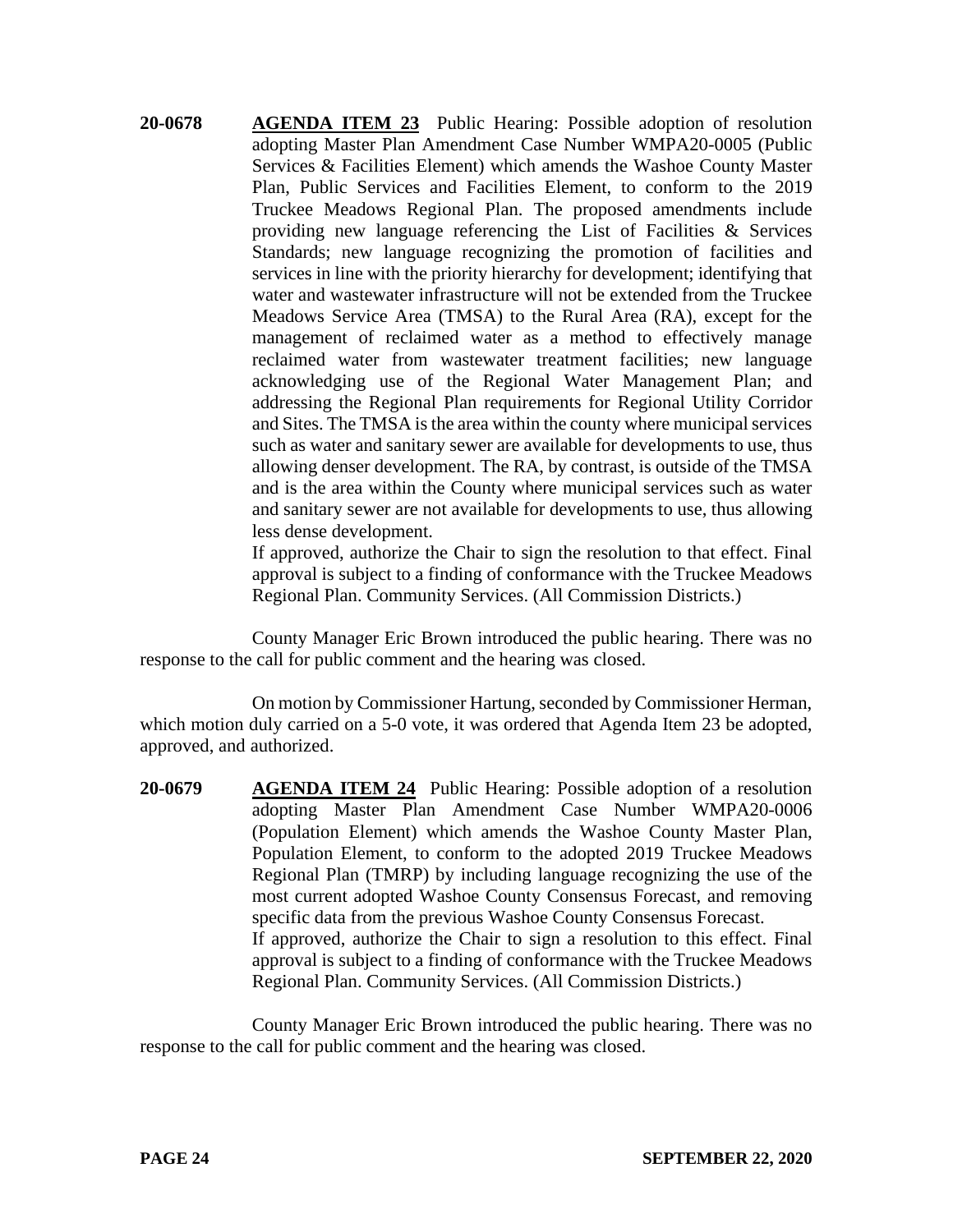On motion by Commissioner Hartung, seconded by Commissioner Herman, which motion duly carried on a 5-0 vote, it was ordered that Agenda Item 24 be adopted, approved, and authorized**.**

#### **20-0680 AGENDA ITEM 25** Public Comment.

There was no response to the call for public comment.

#### **20-0681 AGENDA ITEM 26** Announcements/Reports.

In response to Mr. Hugh Ezzell's earlier comment regarding the Community Services Department (CSD), County Manager Eric Brown stated he would examine the situation. He said County offices had been operating under the new-normal conditions. He noted the ability to perform services and productivity levels were under review; productivity had increased 80 percent with staff working remotely. He said staff would return to the office and the CSD office was open on Tuesdays. He asserted public comments were taken seriously and would be considered.

Commissioner Herman noted one of the public hearings concerning changes to the Master Plan had been a source of consternation for many constituents. She said she had never witnessed zoning which allowed industrial parcels to be adjacent to residential parcels anywhere else. She received many complaints from constituents about warehouse lights shining through their windows. She expressed gladness about the change to zoning regulations.

Chair Lucey mentioned the Las Vegas Raiders played their first game at Allegiant Stadium in Paradise, Nevada the prior day. He acknowledged the accomplishment for Clark County and expressed his support.

Chair Lucey requested a future agenda item addressing dual representation on County boards. He wanted to discuss a policy to prevent representation on multiple boards by one individual.

\* \* \* \* \* \* \* \* \* \* \*